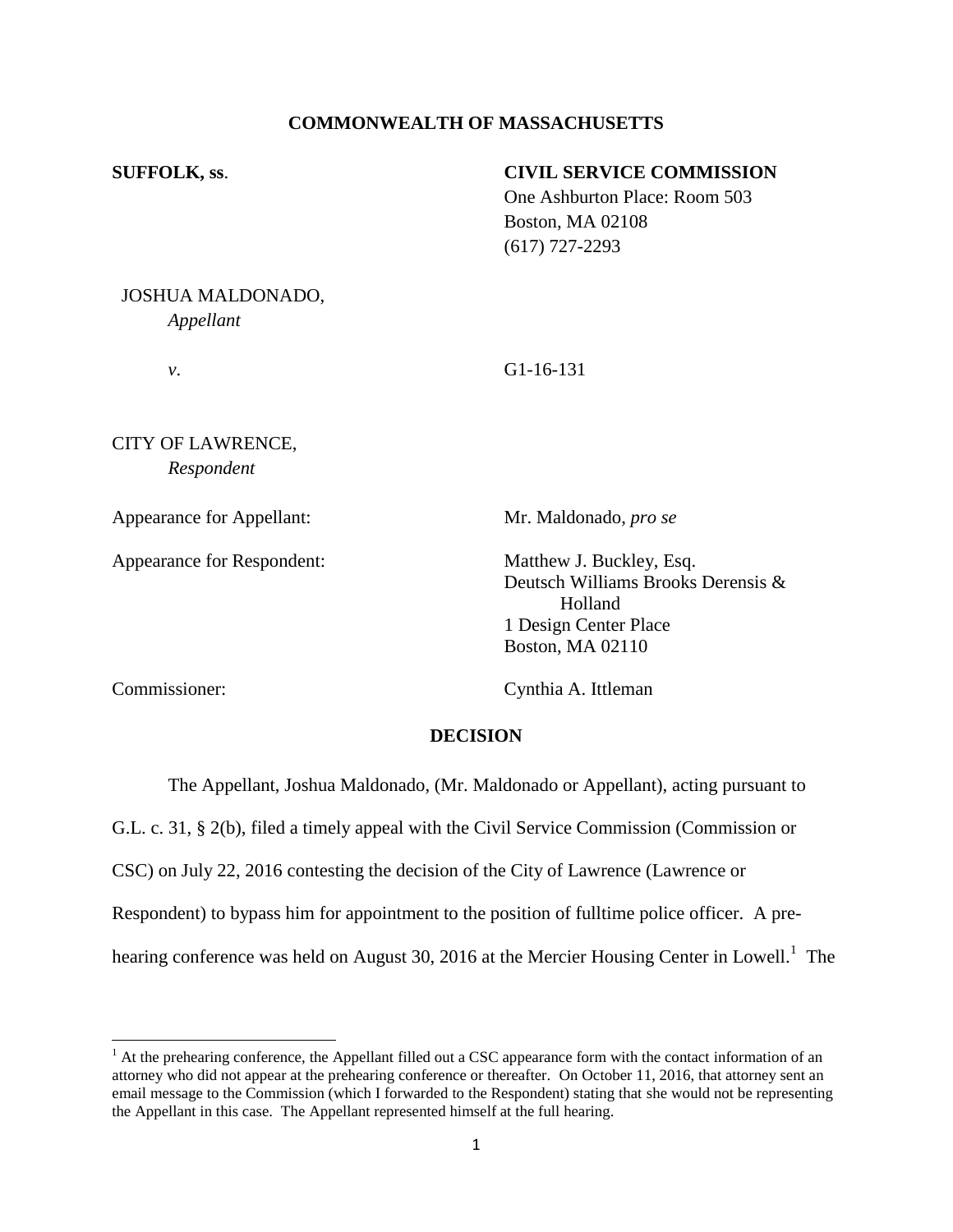full hearing was held on October 24, 2016, also at the Mercier Housing Center. $2$  Witnesses, except for the Appellant, were sequestered. The full hearing was digitally recorded. The Commission sent copies of the digital recording to the parties.<sup>3</sup> Both parties submitted posthearing briefs to the Commission.

# **FINDINGS OF FACT:**

Fifteen (15) exhibits were entered into evidence in total (Appellant's Exhibits (A.Ex.)  $1^4$ 

through  $3<sup>5</sup>$  and Joint Exhibits (Jt.Ex.) 1 through 11A). Based on these exhibits, the testimony of

the following witnesses:

*Called by the Respondent*:

- **Frank Bonet, Director of Personnel, Lawrence**
- Maurice Aguilar, Sergeant (Sgt.) Detective (Det.), Lawrence Police Department (LPD)

## *Called by the Appellant*:

 $\overline{\phantom{a}}$ 

- Joshua Maldonado, Appellant
- Harold Maldonado, father of the Appellant

<sup>2</sup> The Standard Adjudicatory Rules of Practice and Procedure, 801 CMR §§1.00, *et seq*., apply to adjudicatory hearings before the Commission with G.L. c. 31 or any Commission rules taking precedence.

 $3$  If there is a judicial appeal of this decision, the plaintiff in the judicial appeal would be obligated to supply the court with a transcript of this hearing to the extent that he/she wishes to challenge the decision as unsupported by the substantial evidence, arbitrary and capricious, or an abuse of discretion.

 $4$  A.Ex. 1 is a one (1) page Lahey Health Behavioral Services "Discharge Plan" with a brief summary of a clinician's findings about the Appellant. At the Commission hearing, I ordered the Appellant to produce the clinician's full report. The Appellant produced the clinician's ten (10)-page report on October 25, 2016. The full report is included as a part of A.Ex. 1.

 $<sup>5</sup>$  Appellant's Exhibit 2 is presently unavailable. I have retained the Exhibit reference to indicate that it had been</sup> admitted into the record at the hearing. This Exhibit was a one (1)-page statement written by the Appellant's father. During his testimony, the Appellant's father had his written statement in hand and he appeared to be relying on it for his testimony. Preferring to hear his testimony unsupported by the letter, I asked Mr. Maldonado to put down the written statement and testify from his memory, which he did. After the hearing, neither the Appellant nor the Commission, could locate this written statement. However, since the hearing was recorded, the record includes Mr. Maldonado's testimony in full and it has been given appropriate consideration in rendering this decision.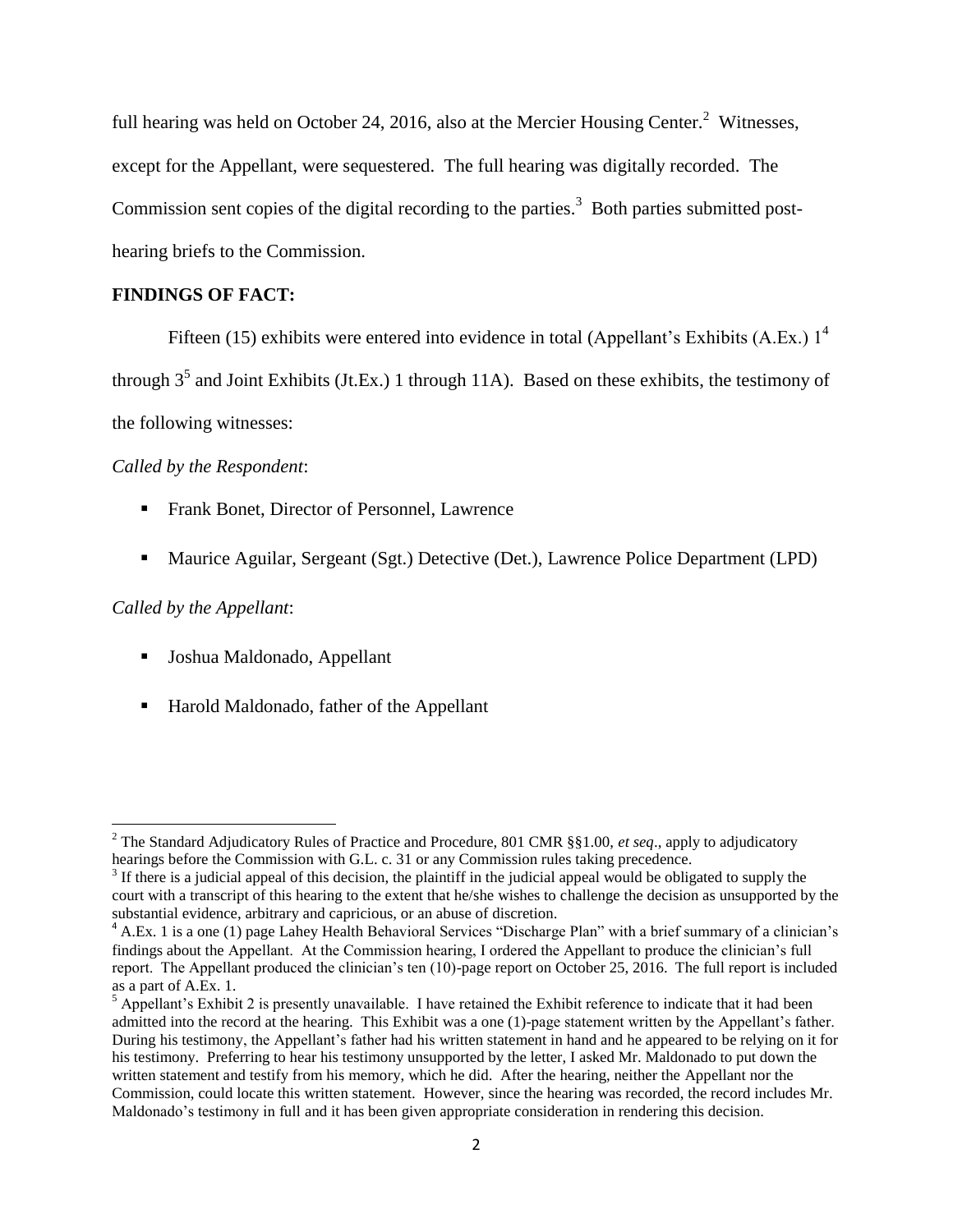and taking administrative notice of all matters filed in the case; pertinent statutes, case law, regulations, rules, and policies; and reasonable inferences from the credible evidence; a preponderance of the evidence establishes the following facts:

- 1. The Appellant took and passed the civil service exam for police officers on April 25, 2015. (Stipulation)
- 2. The state's Human Resources Division (HRD) established an eligible list of all those who took and passed the police officer exam for Lawrence, on October 2, 2015. (Stipulation; Administrative Notice)
- 3. The Respondent<sup>6</sup> requested a Spanish language certification from HRD to fill seven  $(7)$ vacancies. On January 29, 2016, HRD sent Certification #03482 to the Respondent, which Certification expired on April 5, 2016.<sup>7</sup> The Appellant's name did not appear on this Certification at first<sup>8</sup>; his name was added to the Certification on February 3, 2016, where he was ranked  $5<sup>th</sup>$  as a veteran.<sup>9</sup> The Appellant signed the list indicating that he would accept employment. (Stipulation; Jt.Exs.1 and 3) When he applied for the position, the Appellant was approximately twenty-four (24) years old.
- 4. The Respondent sent an email message to the candidates on February 8, 2016 stating, in pertinent part,

" …we are working rather promptly to ensure timely hiring and scheduling for the police academy in late April/early May. As mentioned, to everyone upon receiving the police application, an informational briefing is to take place – **this meeting has been scheduled for Friday, February 12th, 2016 at 12:30 PM in the City Hall Council of Chambers**. The itinerary will include discussion on the process of the application (whether or not

 $\overline{\phantom{a}}$ 

 $6$  The Mayor of Lawrence is the Respondent's appointing authority. (Testimony of Bonet)

 $<sup>7</sup>$  The Respondent initially requested a "minority hire" certification but that request was denied. The Respondent</sup> subsequently requested and was approved to receive a Spanish "language skills" certification. (Jt.Ex. 4)

<sup>&</sup>lt;sup>8</sup> There appears to have been some confusion about the Appellant's email address at that time.

<sup>&</sup>lt;sup>9</sup> The Certification indicated whether the candidates listed are disabled veterans, veterans or civilians. There was no indication of residency preference.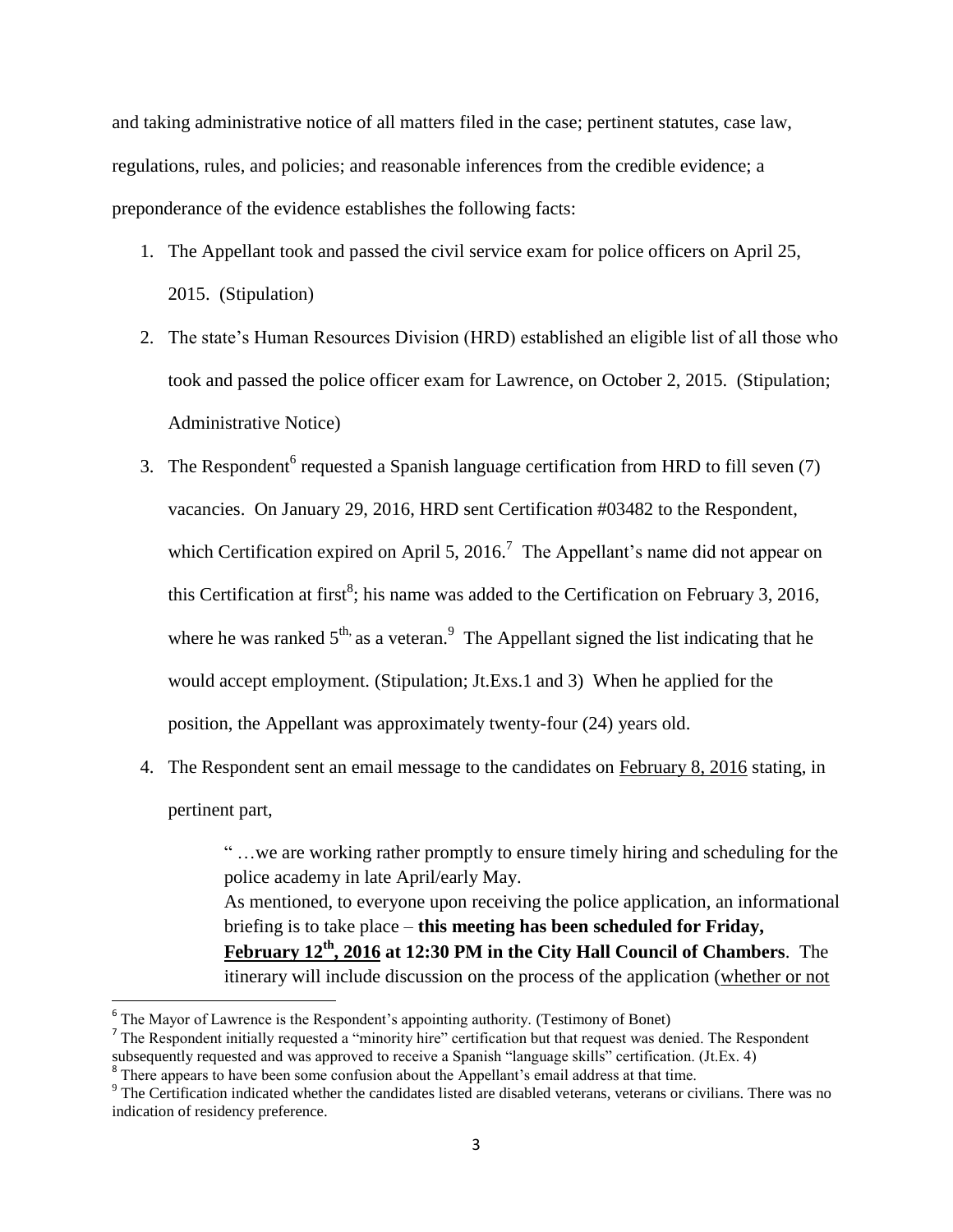you have completed it, please bring your application), detailed overview of the Criminal/Character Background Check, prospective dates for Medical and Psychological Exams, as well as the Physical Abilities Test (PAT) Exam…." (Jt.Ex. 2)(**emphasis** in original)(emphasis added)

The Appellant attended the information briefing. (Testimony of Bonet; Jt.Ex. 3)

- 5. At the information briefing, candidates were advised, in part, of a list of reasons for which candidates may be bypassed, including "Incomplete Application", "False or misleading information on application", Character Background Check", "Job Performance" and "Psychological Examination". (Testimony of Bonet; Jt.Ex. 4) They were also informed, in part, that typed (electronic) applications would be helpful. (Jt.Ex. 4)
- 6. The Appellant submitted his handwritten application to the Respondent on or about February 11, 2016. (Jt.Ex. 5) I find that his handwriting thereon was small but legible. (Administrative Notice)
- 7. In response to questions  $1 4$  of the application, the Appellant answered each basic question, providing his full name, date of birth, social security number, and place of birth. In addition, he indicated that he used no other names, provided his phone numbers, email address and information about any social media accounts he had. He also indicated that he had not applied for a public safety position before. (Jt.Exs. 5 and 6)
- 8. Question 5 of the Appellant's handwritten application requires the candidates to list the places they have lived in the past ten (10) years and, for residences in the past three (3) years, to list a "person who knew you at that address, preferably someone who still lives in that area. If you were in the Armed Forces and resided in single soldier housing write the unit and building number of where you resided." (Jt.Exs. 5 and 6) It does not ask for the name and contact information for landlords. (Administrative Notice) From August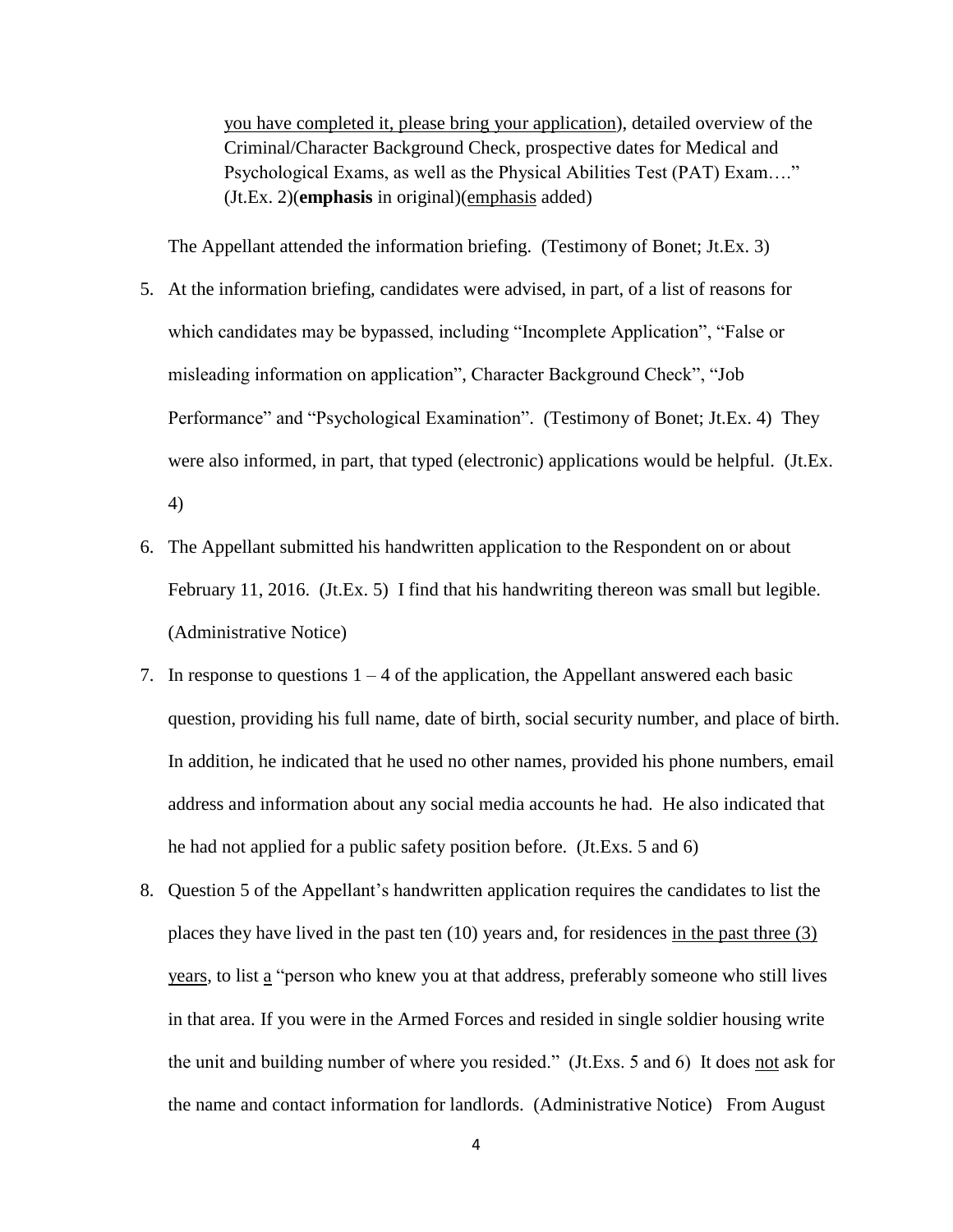2015 to February 2016, the Appellant wrote that he lived with his parents in Lawrence at a specific street address (redacted), listing his parents as the people who knew him at that address and he provided their phone numbers. From May 2014 to August 2015, the Appellant wrote that he lived with at least one  $(1)$ , if not two  $(2)$  roommates at a specific address (redacted) in Lawrence and he provided their contact information (one of whom, Ms. B, he indicated was the landlord). From May 2013 to May 2014, the Appellant wrote that he lived at a specific address (redacted) in Haverhill, listing his mother and grandmother as the people who knew him at that address, providing their specific street addresses and phone numbers (redacted). From March 2012 to May 2013, the Appellant wrote that he lived at Minot Air Force Base in Minot, North Dakota but did not list a street address for his residence there; he listed his father and apparent step-mother as the people who knew him when he was living there, their address and phone numbers, although he arguably lived in North Dakota more than the three (3)-year reporting period required in the LPD job application, in which case the application would not require the candidates to include the name and contact information of people who knew him when he resided in North Dakota. $10$  (Jt.Exs. 5 and 6).

9. Question 6 of the application requires the candidates to provide their educational background, the street address of the school, the dates the candidate attended and the name, current address and phone number of someone who knew the candidate when he attended the school. The Appellant wrote that he attended Lawrence High School from 2007 to 2008, Methuen High School from 2008 to 2011, and University of Phoenix in Braintree from 2011 to 2013. For each educational experience, the Appellant did not list

 $\overline{\phantom{a}}$ 

 $10$  Filling out the application in February 2016, the Appellant would have been required to provide information about his residence since 2006. From 2006 to at least 2011 (the remaining period of the ten (10)-year period), the Appellant probably would have been in middle- and high school and living with his parents.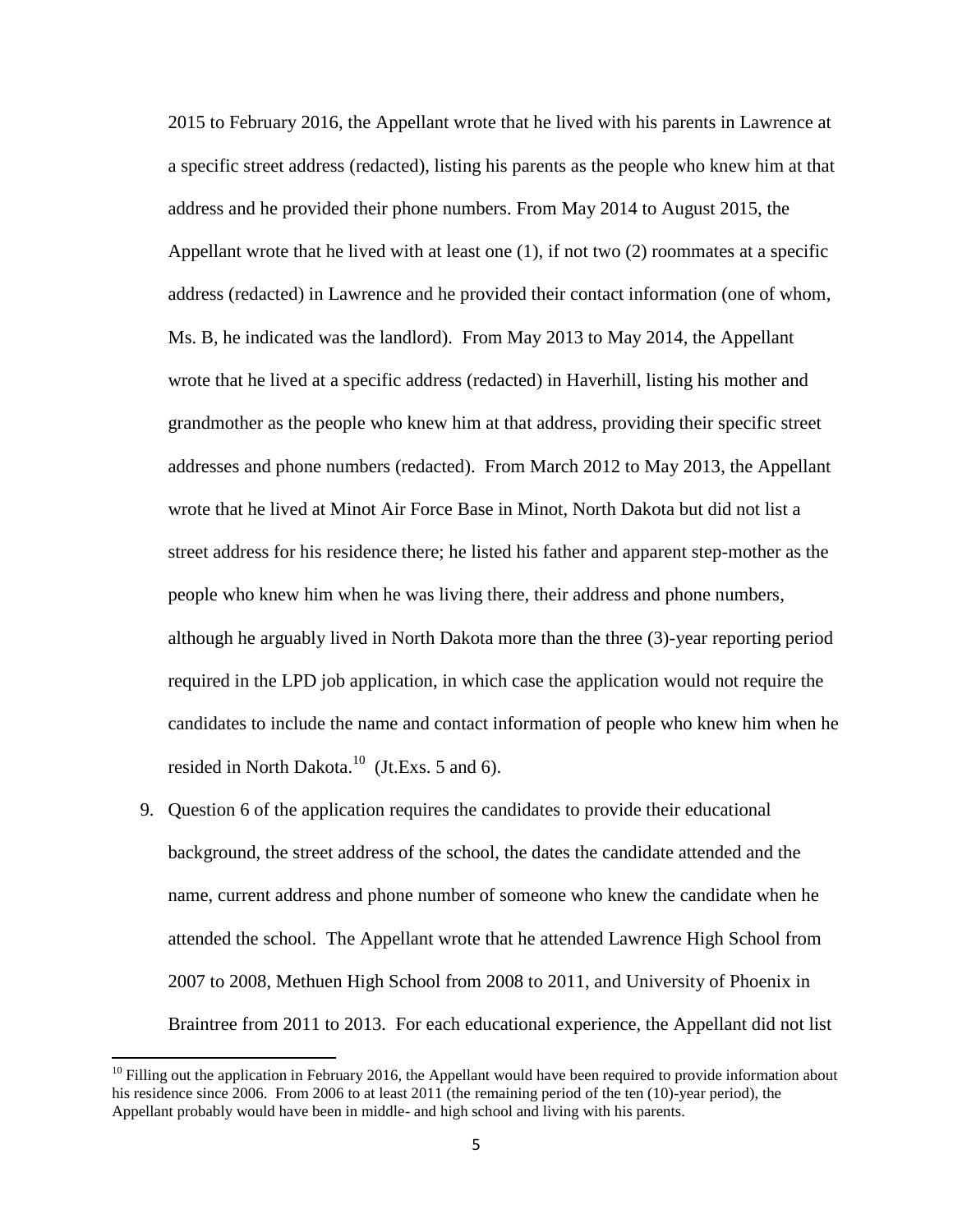the street address of the school; he provided the name of at least one (1) person who knew him when he attended each school and their phone numbers but he did not provide their street addresses. (Jt.Exs. 5 and 6)

10. Question 7 of the application requires the candidates to list their employment history as follows: "Fill in your employment activities, beginning with the present and working backward ten (10) years. Include: all full time work, all part-time work, all paid work, active military duty, self-employment, volunteer, internships." (Jt.Ex. 5) In response, the Appellant filled in this section, listing:

> 1/2016 to current – [restaurant R], server, the address and phone number of the restaurant and the name and phone number of his supervisor as required;

 $6/2015 - 1/2016$  – [restaurant G], server, the address and phone number of the restaurant and the name and phone number of his supervisor, and the "reason for leaving this employment" as "reduction in hours", as required;

9/2015 to current, Debt Collection Company (name redacted), debt collector, and the street name (but no street number<sup>11</sup>) and city; provide the name and phone number of his supervisor in the handwritten application but included it in the electronic version;

5/2013 – 6/2015 – [restaurant T], server, and he provided the address and phone number of the restaurant and the name and phone number of his supervisor, and the reason for leaving was "accepted better employment opportunity"; and

7/2011 to 5/2013 – Minot Air Force Base, Minot, North Dakota, military police, but he listed no specific address, phone number, supervisor's name and contact information; he wrote "honorable discharge" as the reason for leaving. (Jt.Ex. 5; *see also* Jt.Ex.  $6)^{12}$ 

l

<sup>&</sup>lt;sup>11</sup> On the electronic version of the Appellant's application (Jt.Ex. 6), the appellant wrote "N/A" instead of leaving the street address section for his Debt Collection Company employer blank. (Administrative Notice)

<sup>&</sup>lt;sup>12</sup> The application asked candidates to provide information about the past ten (10) years of employment. Since the Appellant graduated from high school in 2011, his employment record only covers a five (5) year period (2011 – 2016) prior to his application for employment to the LPD. There is no indication that the Appellant was employed during high school.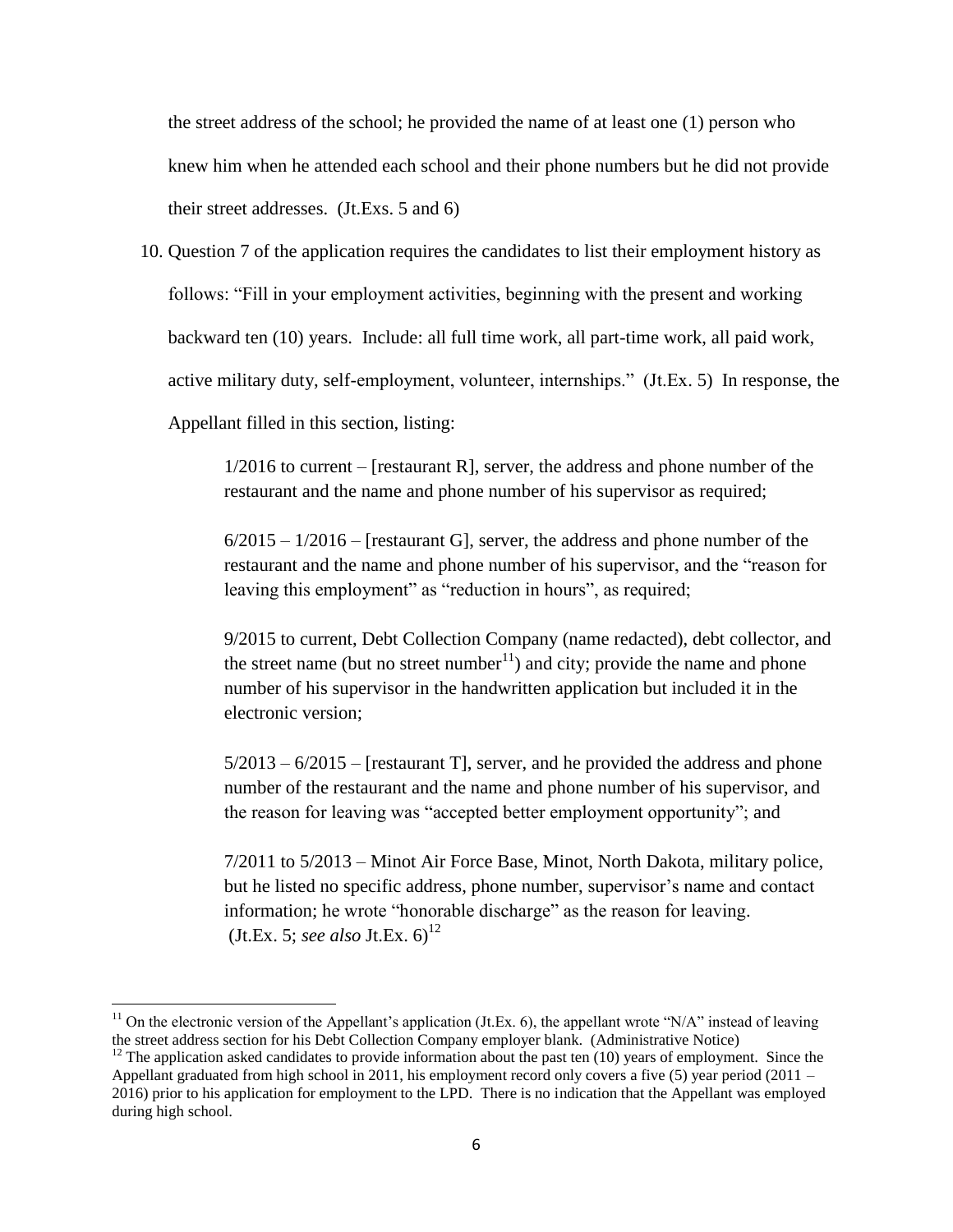The Appellant also provided written references from three (3) employers. The R restaurant reference states, in part, that the Appellant is a "stellar employee and a huge asset to our team. He is always on time and willing to help out in any situation." (App.Ex. 3) The restaurant T reference states, in part, that the Appellant was an employee for nearly two (2) years and that, "his attendance was outstanding and promoted him from host to a server. He was never written up and was recognized several times during his employment  $\ldots$ " (Id.) At restaurant G, JQ, the "Culinary Manager", wrote, in part, that at that time the Appellant had been working there for approximately six (6) months and that the Appellant "had good attendance and worked extremely well" as a bartender/server. (Id.)

- 11. Question 8 on the application requests that the candidates list any "outside activities" that "reflect … favorably on your reputation for leadership responsibility, honesty, and integrity (Response is Optional)". The Appellant wrote that he was an intern from 2013 to 2015 at company X (name redacted), where he conducted surveillance. (Jt.Exs. 5 and 6) Company X is a business operated by the Appellant's father. ( $\underline{Id}$ .; Administrative Notice)
- 12. Question 9 asks candidates to list the foreign countries they have visited and the dates they visited. The Appellant wrote "N/A", indicating that he has not travelled to foreign countries. (Jt.Exs. 5 and 6)
- 13. Question 10 of the application requires candidates to list their "military history/information". The Appellant wrote that he was in the U.S. Air Force from July 2011 to May 2013, provided his rank, indicated that he had been on active duty, and that he had not been disciplined. Although he was in the military for nearly two (2) years, he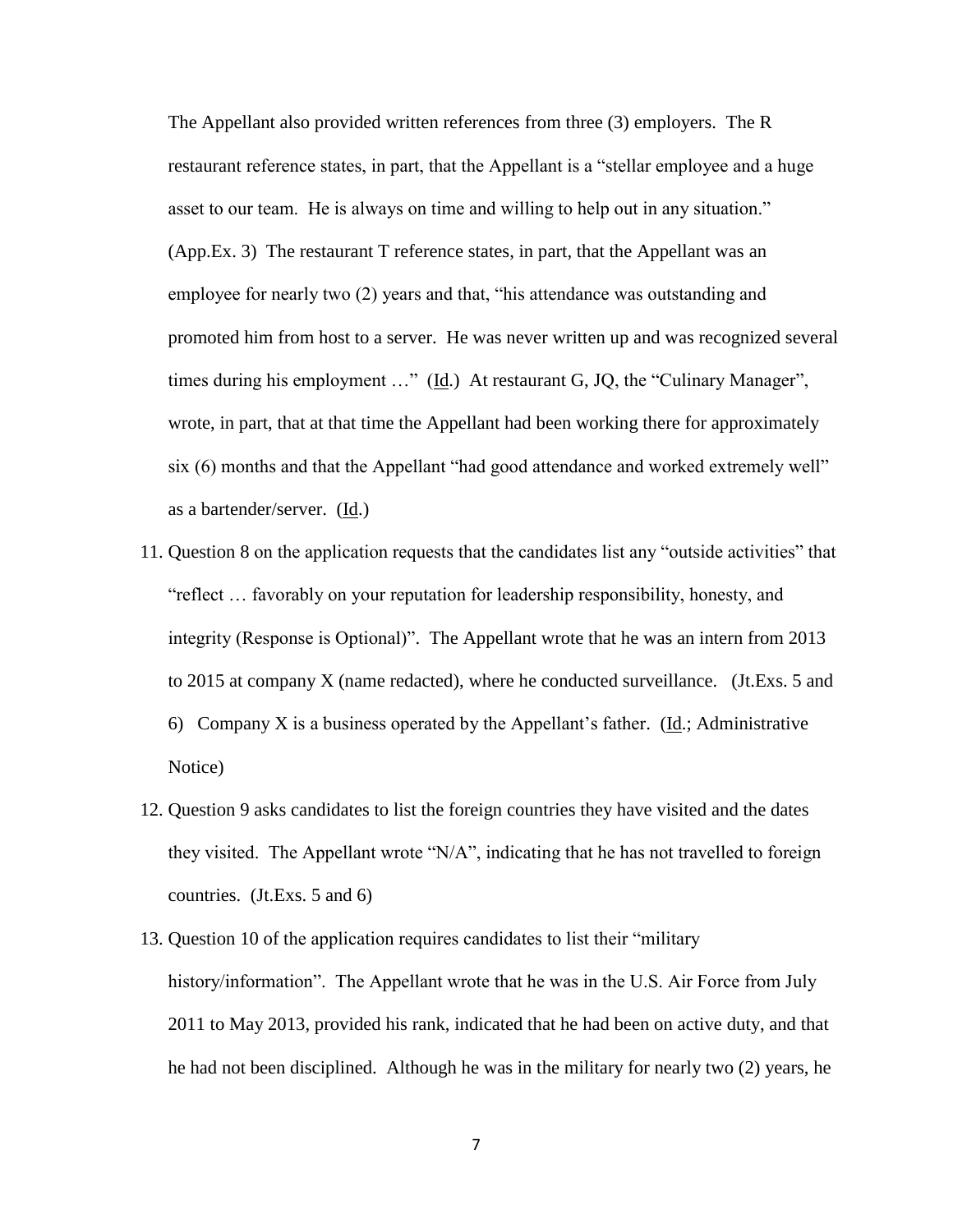had enlisted for a four (4)-year term. (Testimony of Appellant; Jt.Ex. 5) In Jt.Ex. 6, the electronic version of the Appellant's application, the Appellant did not check the "no" box to indicate that he had not been disciplined in the military but he did write "N/A" to indicate that he had not been so disciplined. The Appellant provided his military service number in Jt.Ex. 5 but not in Jt.Ex. 6. (Jt.Exs. 5 and 6)

- 14. The Appellant provided the family information required in question 11 of the application. (Jt.Exs. 5 and 6)
- 15. Part of question 11 of the application requires candidates to provide information about current or former spouses. The Appellant is divorced. He provided all of the information requested about his former spouse (including the location where official records of the marriage and divorce are available) except for the specific street address where his former spouse lives in Haverhill. (Jt.Exs. 5 and 6)
- 16. Question 12 of the application asks the names of the people with whom the candidate currently resides other than a spouse or relatives indicated in question 11. The Appellant wrote "N/A" presumably because he had written earlier in the application that he was living with his mother and stepfather in Lawrence, providing their names, addresses and phone numbers. (Jt.Ex. 5)
- 17. Question 13 of the application asks the candidates if in the past ten (10) years they have been discharged from employment, quit employment after being told they would be fired, left employment by mutual agreement, left employment by mutual agreement following allegations of unsatisfactory performance, or left a job for other reasons under unfavorable circumstances. The Appellant indicated that in 2014 he was discharged from Lord and Taylor, at a specific address, providing the name and phone number of his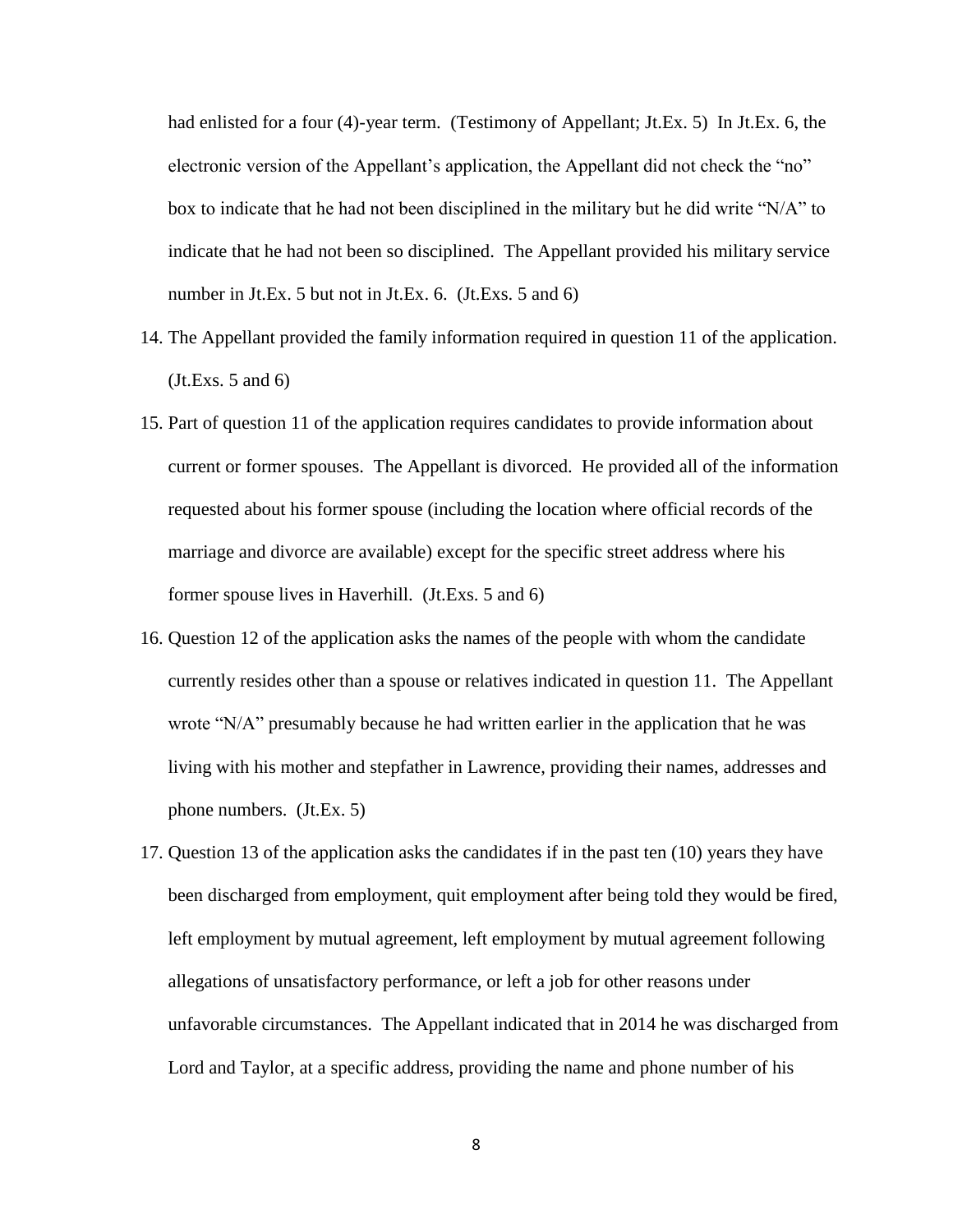supervisor (redacted). (Jt.Ex. 5) In his electronic version of the application, the Appellant added to his response to question 13, "I was let go from Lord and Taylor for providing backup to another retail store. An incident occurred where the other store's loss prevention was injured by the shoplifter. I was unaware that we were not allowed to assist other stores with apprehensions, and was subsequently released from employment for violating that policy." (Jt.Ex. 6 (response to question 24 entitled "continuance space"))

- 18. In response to question 14, the Appellant answered that he does not use illegal drugs and has not used them in the prior five (5) years). (Jt.Ex. 5)
- 19. The Appellant disclosed in response to question 15 about his credit history that in 2014 he had been more than 180 days delinquent on a car loan that was subsequently written off by the creditor (creditor name redacted) in Methuen for \$2,000 for a car, although he did not indicate the street address of the credit union. (Jt.Ex. 5) The Appellant explained in the "Continuance Space" (question 24), "Loan taken out for purchase of automobile. Three days later car broke down and was returned to dealer. Dealer was supposed to pay off the loan and never did. I am disputing it with creditor and credit bureau." (Id.; Testimony of Appellant)
- 20. Another part of question 15 asks if the candidates have or a company they owned (at least in part) had filed for bankruptcy, was subject to a tax lien or had a legal judgment against him (or such business) for a debt. In his handwritten application, the Appellant checked "no". (Jt.Ex. 5) In his electronic application, the Appellant checked both "yes" and "no". (Jt.Ex. 6)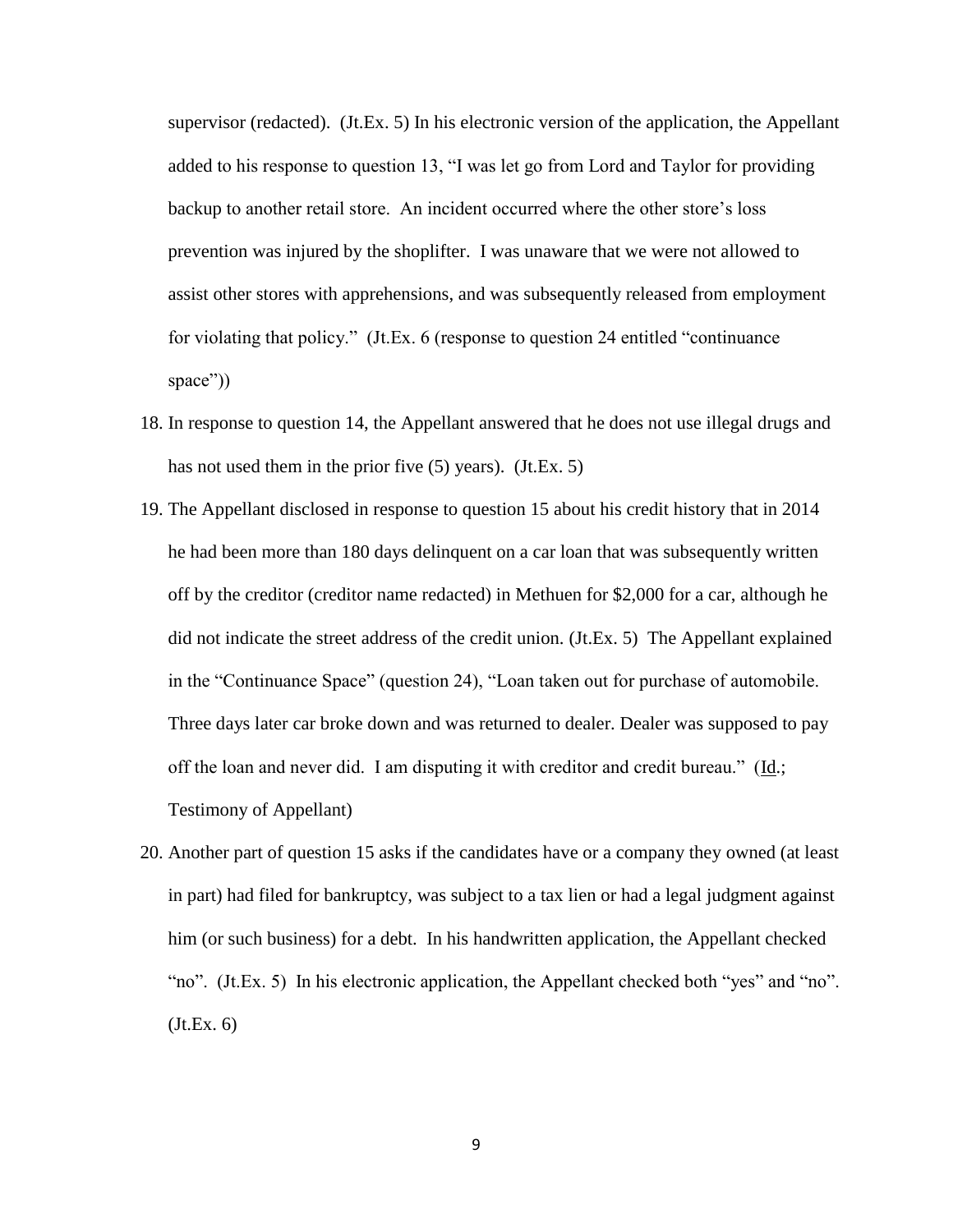- 21. Another part of question 15 asks if the candidates have been ordered to pay child support or alimony and the Appellant checked "no". (Jt.Exs. 5 and 6)
- 22. Question 16 asks if the candidates had timely filed tax returns; the Appellant checked "yes". The same question also asked if the candidates were delinquent in payment of any tax liabilities, and the Appellant checked "no". (Jt.Exs. 5 and 6)
- 23. Question 16 also asked if the candidates owe money for traffic fines, parking tickets or excise taxes. The Appellant wrote "no". (Jt.Exs. 5 and 6)
- 24. Question 17 asks if the candidates own at least part of a business and the Appellant answered "no". Asked if his family owns a business, the Appellant wrote 'yes", providing the following required information: the name of the business, the complete business address, the percentage of the business owned by his father, that it is an investigation services business and that the business conducts business, *inter alia*, with the state Committee for Public Counsel Services. (Jt.Exs. 5 and 6)
- 25. Question 18 asks if the candidates have any civil litigation filed against them and the Appellant checked "no". (Id.)
- 26. Question 19 asks if the candidates have had interactions with state agencies, such as the state Ethics Commission or state licensing agencies, and the Appellant checked "no". (Id.)
- 27. Question 20 asks for information about candidates' licenses. In the Appellant's handwritten application, he checked "yes" that he has a license to drive and "yes" that he possesses another type of license. (Jt.Ex. 5) In the Appellant's electronic application, he checked "yes" only, indicating that had only a driver's license and no other licenses. (Jt.Ex. 6) However, the Appellant listed on both versions of his application that he has a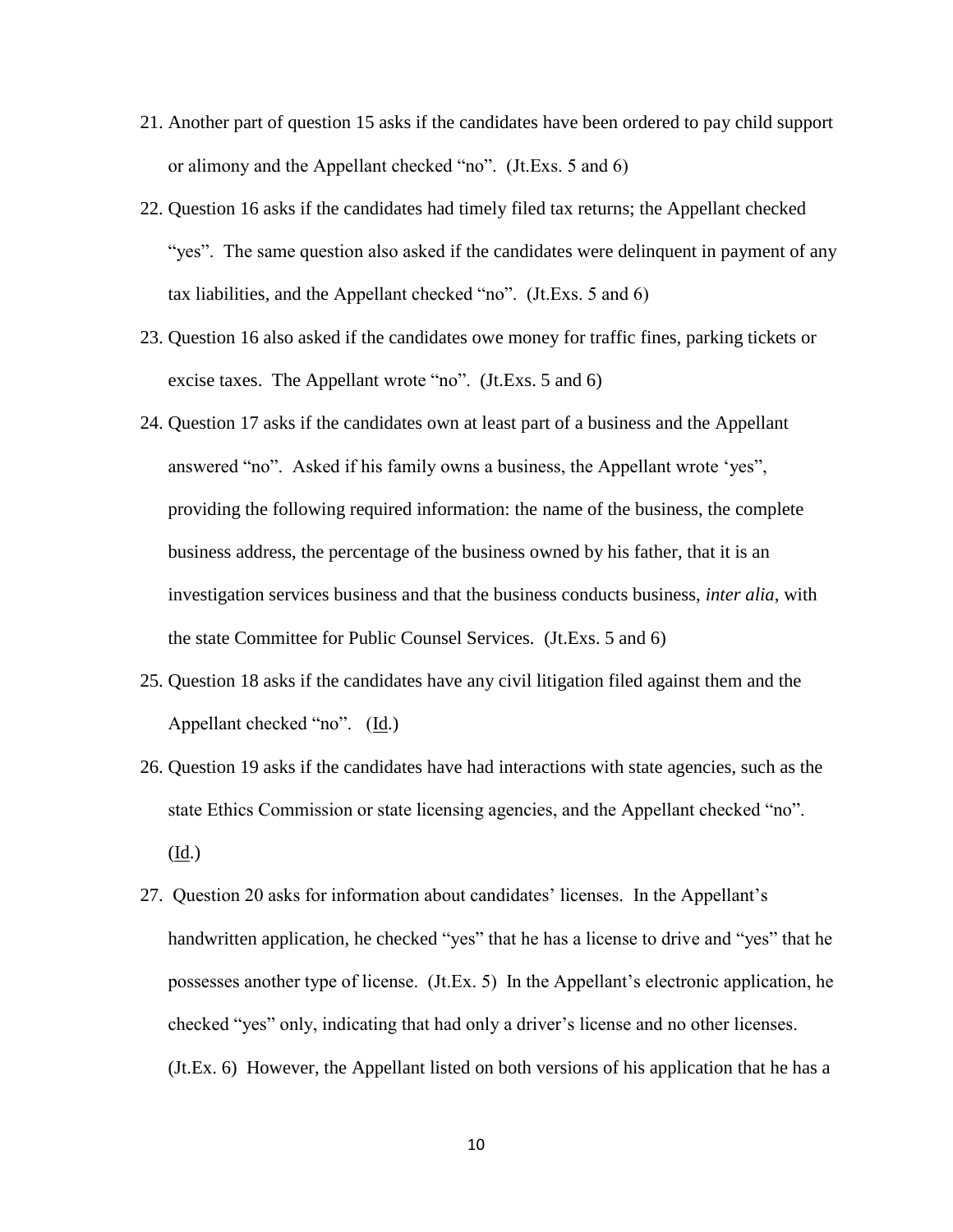driver's license and a firearms license and provided the license number, the date of issuance, the date of expiration, and the name of the issuing entity, as required. (Id.)

- 28. In response to question 21, the Appellant answered that he is not a member of a professional or trade association. (Jt.Exs. 5 and 6)
- 29. In response to question 22, the Appellant indicated that he has no financial or equity interest in real property. (Id.)
- 30. In response to question 23 concerning references, the Appellant provided the names and contact information for three (3) persons who know him professionally and can attest to his fitness for the position of police officer, as required. (Jt.Exs. 5 and 6) In response to another part of the same question asking for the names of three (3) people whom the candidate knows "'PERSONALLY' and can attest to your qualifications and fitness" to be a police officer, the Appellant listed his parents and a friend who is a police officer with their contact information, as required.  $(\underline{Id})$  (emphasis in original)
- 31. At the end of the application, a form requests information concerning the candidates' police records. This form adds, in part, that candidates are not to list anything that occurred "prior to his/her seventeenth birthday and that candidates with a sealed record may answer 'no record'" regarding prior arrests, criminal court appearances or convictions. In response to this form, the Appellant indicated that he has never been arrested, convicted of a felony offense, convicted of any drug-related offenses, nor were there any current felony or drug charges pending against him. (Jt.Exs. 5 and 6)
- 32. Also at the end of the application, candidates are required to sign an "Agreement of Understanding" indicating that they agree, for example, that they are not to provide false or misleading information, authorizing the Respondent to conduct criminal records, as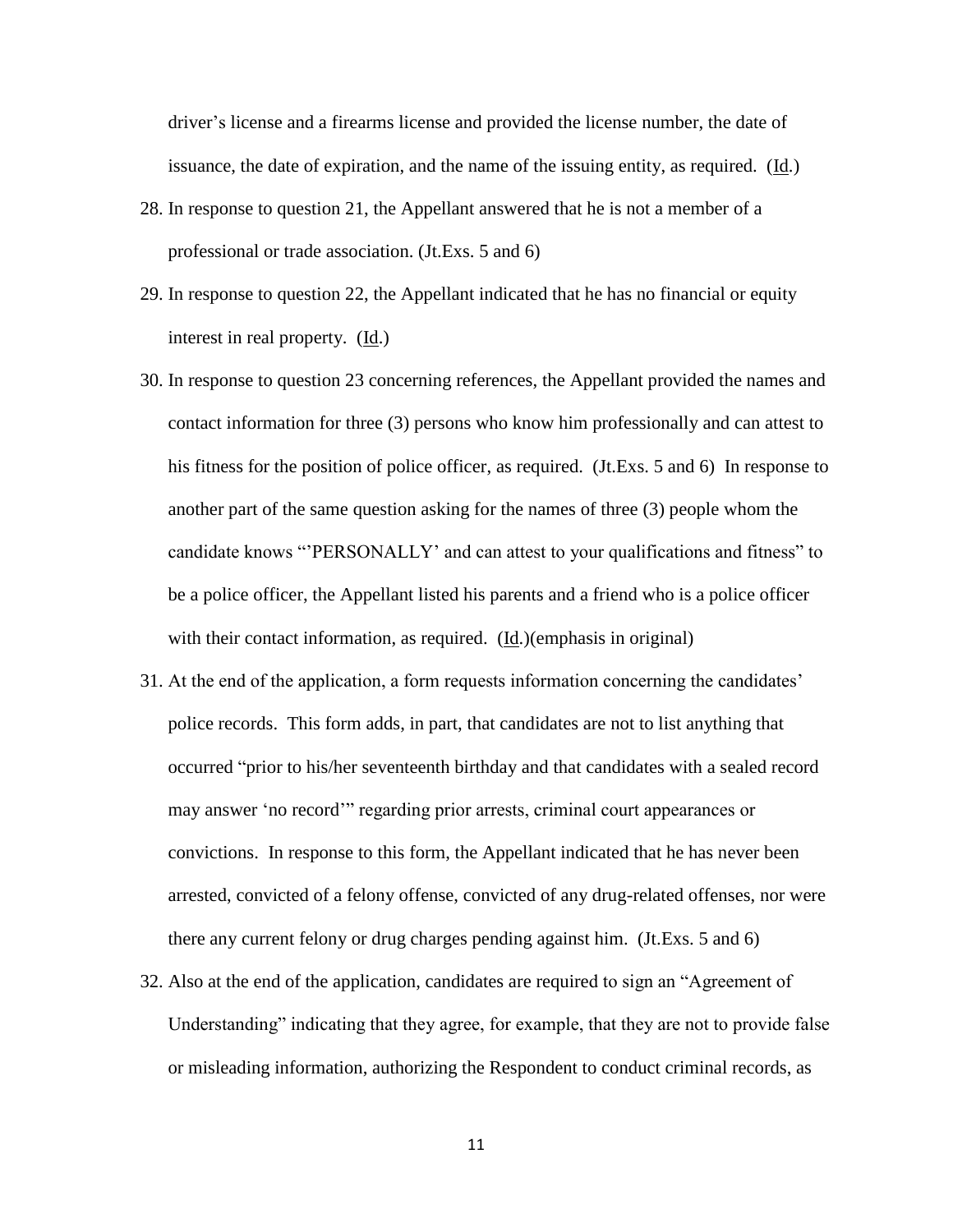well as credit and financial checks. The Appellant signed this "Agreement" on his handwritten application but not on his electronic application. (Jt.Exs. 5 and 6)

- 33. The Appellant obtained a notary public seal for his handwritten application one (1) day after he initially submitted the application to the Respondent. (Jt.Ex. 5) He did not obtain a notary public seal for his electronic application. (Jt.Ex. 6)
- 34. The Appellant wrote his name and the last four (4) digits of his social security number at the bottom of each page on which it was required. (Jt.Exs. 5 and 6)
- 35. Mr. Bonet sent the candidates' LPD employment applications to Police Chief Fitzpatrick. (Testimony of Bonet) Lt. Fleming distributed the candidates' applications to various members of the LPD to conduct background investigations. (Testimony of Aguilar) Sgt. Det. Maurice Aguilar was assigned to conduct the background investigation of two (2) candidates, one of who was the Appellant, even though Lt. Fleming was aware of a problem between Sgt. Det. Aguilar and the Appellant's father. (Testimony of Bonet, Appellant and Aguilar)
- 36. Sgt. Det. Aguilar was hired as a patrol officer at the LPD approximately twelve (12) years prior to this appeal. Approximately eight (8) years after he was hired, Sgt. Det. Aguilar was promoted to Sergeant. Approximately one (1) month prior to this appeal, Sgt. Det. Aguilar was promoted to Sergeant Detective. Sgt. Det. Aguilar has performed approximately ten (10) background investigations previously. Background investigations take at least a month, although that is not set in stone. In this case, they only had approximately two (2) weeks to conduct the investigation. When he received the Appellant's application packet, Sgt. Det. Aguilar realized that he knew the Appellant's father, although he did not know the Appellant. Sgt. Det. Aguilar denied there was any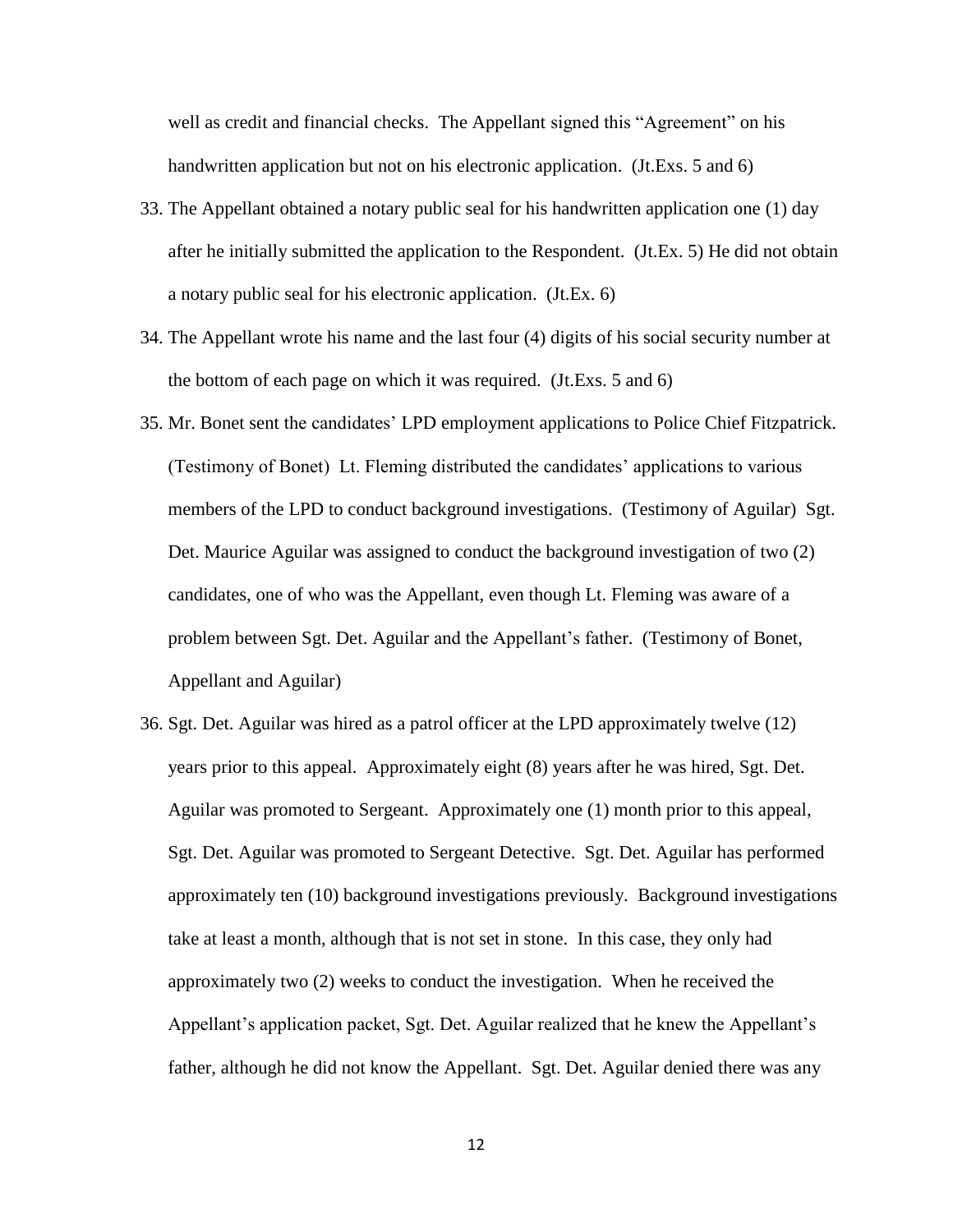reason to recuse himself from conducting the background investigation of the Appellant, testifying, in effect, that if he recused himself in that regard, he would have to recuse himself from any candidate background investigation. (Testimony of Aguilar)

- 37. The Appellant's father retired from the LPD in 2003 after working there for approximately twenty (20) years. (Testimony of Appellant's father) In November 2013, the Appellant's father was arrested for disorderly conduct by the LPD in connection with domestic violence allegedly committed by a man who was dating someone in the Appellant's family. Sgt. Det. Aguilar asserts that the Appellant's father was arrested and handcuffed before he (Sgt. Det. Aguilar) arrived at the scene of the arrest and that, when he arrived, the Appellant's father appeared to suggest that Sgt. Det. Aguilar remove the handcuffs, which he apparently declined to do. (Testimony of Aguilar) The Appellant's father denies that he asked Sgt. Det. Aguilar to remove his handcuffs but he asserted that Sgt. Det. Aguilar instructed someone in the LPD to add to the charges pressed against the Appellant's father. (Testimony of Appellant's father) Although Sgt. Det. Aguilar asserts that the Appellant's father never talked to him again as a result of this incident, he denies having any ill will toward the Appellant's father. (Testimony of Aguilar) However, the Appellant's father asserts that Sgt. Det. Aguilar is angry with him because he (the Appellant's father) was allegedly involved in the Respondent's initial decision not to hire Aguilar. (Testimony of the Appellant's father)
- 38. After receiving the Appellant's application, Sgt. Det. Aguilar met with the Appellant twice to review it. When they met the first time, Sgt. Det. Aguilar stated to the Appellant words to the effect that he had nothing against the Appellant but there was an issue between him (Sgt. Det. Aguilar) and the Appellant's father. (Testimony of Appellant and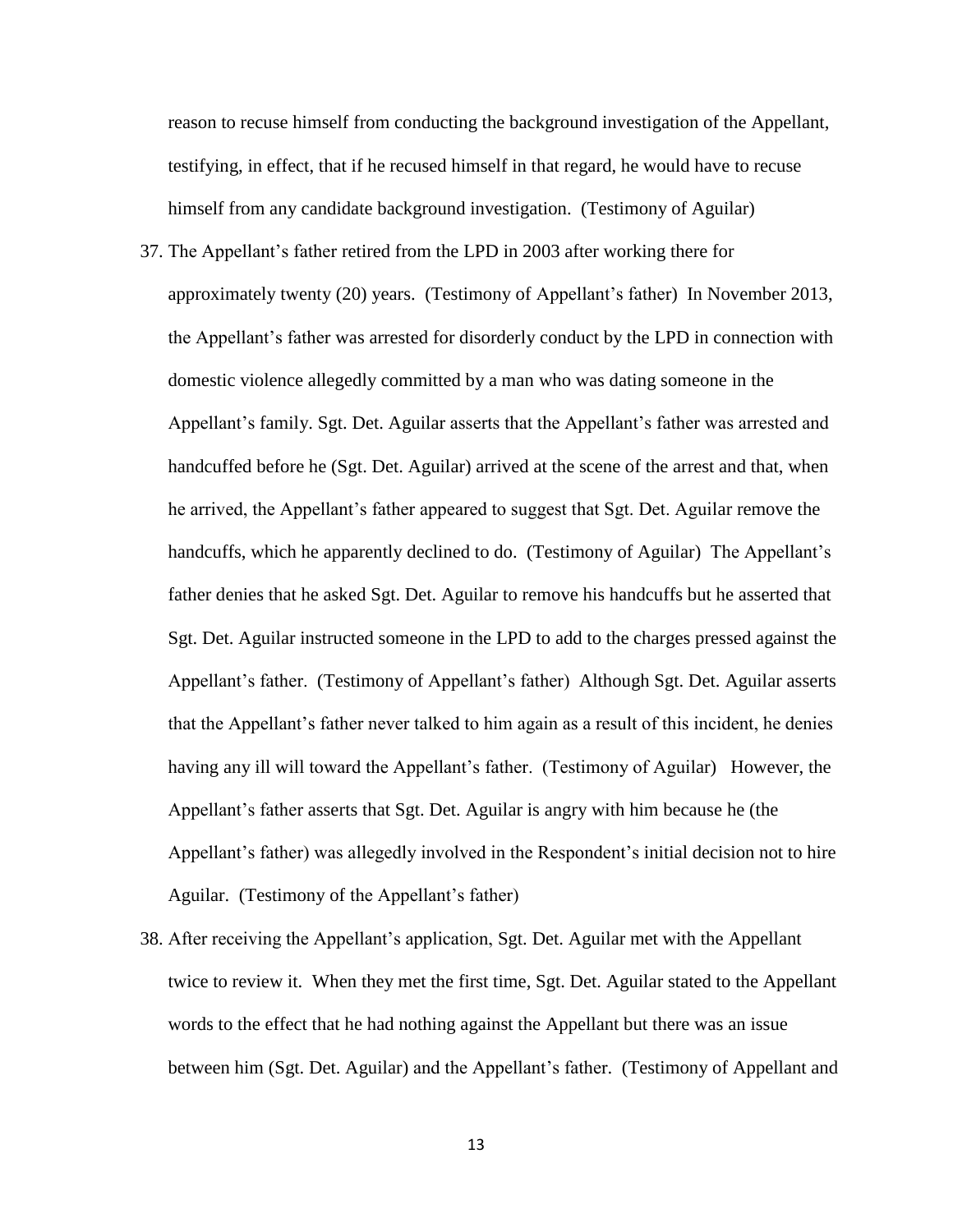Aguilar; Jt.Ex. 11) Sgt. Det. Aguilar also phoned the Appellant several times to request information. (Testimony of Aguilar) The Appellant hand-wrote the additional information requested directly onto the application form he had submitted initially. (Testimony of Aguilar) As a result, it is unclear what information was missing from the Appellant's initial application and what information the Appellant added at Sgt. Det. Aguilar's request and when. (Administrative Notice) At the Commission hearing, Sgt. Det. Aguilar could not recall what specific information was missing from the Appellant's application and when the Appellant added the information to his application. (Testimony of Aguilar)

- 39. Sgt. Aguilar asked the Appellant for his DD214, a certificate of discharge from the military. The Appellant provided a copy of his DD214, which states that the Appellant received an honorable discharge and the reason given for his separation on the DD214 is "adjustment disorder". (Jt.Ex. 8) The Appellant was not given a conditional offer of employment and examined by a psychologist authorized by the Respondent. (Administrative Notice)
- 40. The Appellant enlisted in the Air Force in 2011 for four (4) years. (Testimony of Appellant) However, the Appellant left the Air Force in 2013. The reason the Appellant gave Sgt. Det. Aguilar for his early departure from the military was that his occupation as a military police officer was different from being a civilian police officer in that it involved securing a missile silo that was hours away, for multiple days at a time, and being away from his wife and newborn child quickly became untenable. (Testimony of Aguilar and Appellant)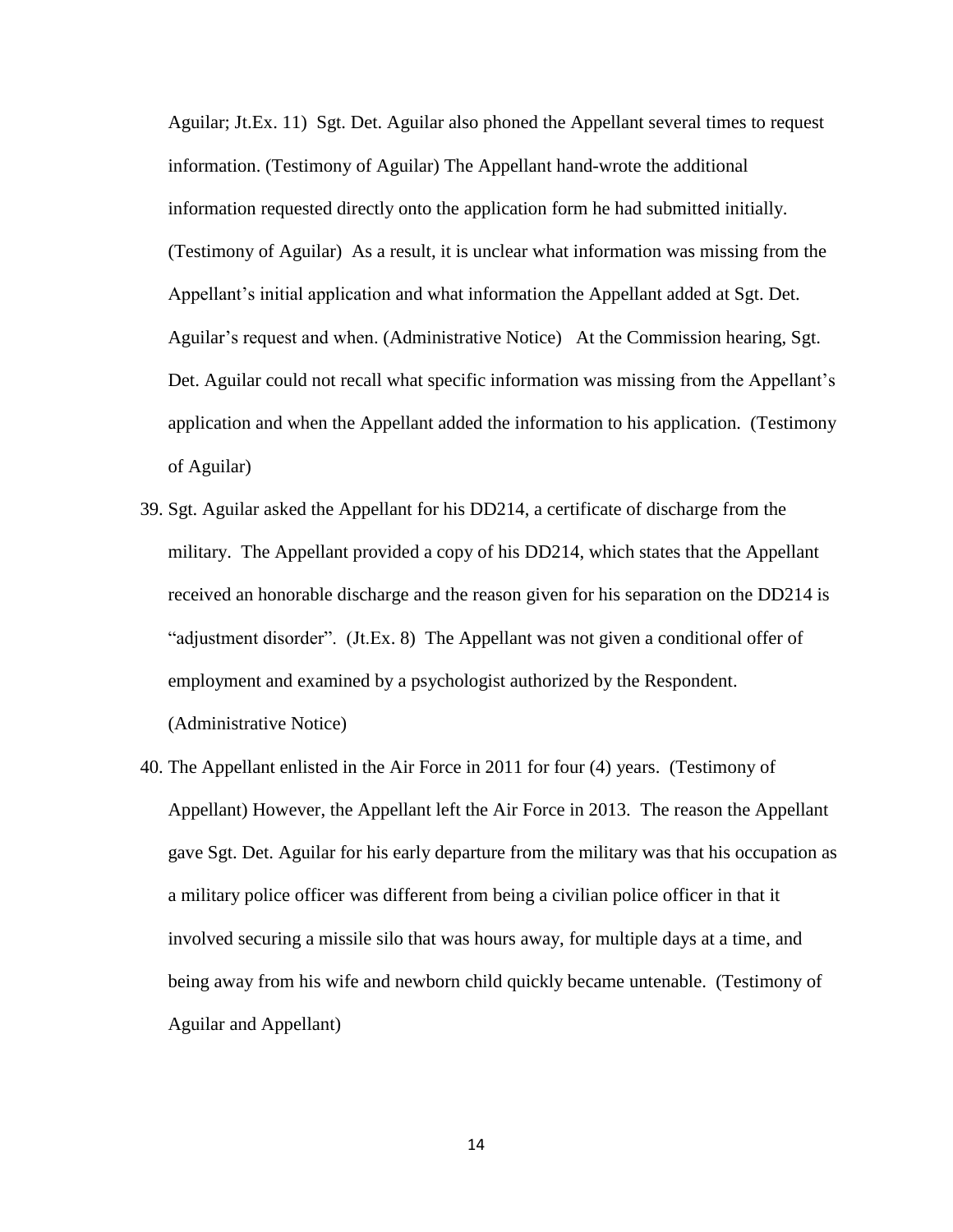- 41. One (1) day before the completed application was to be submitted, Sgt. Det. Aguilar asked the Appellant to enter the information electronically onto a new application form, which the Appellant did, adding the name and contact information for his supervisor at the debt collection company that he did not include in the handwritten application. (Testimony of Appellant; Jt.Ex.  $6$ )<sup>13</sup> The Appellant did not add to the electronic version of his application an address for his residence while in the service, nor did he provide the name of a military supervisor and his or her contact information. (Jt.Exs. 5 and  $6)^{14}$
- 42. While the Appellant's application to the LPD was pending, a member of the LPD with whom the Appellant's father had worked told the Appellant's father that Sgt. Det. Aguilar was causing the Appellant problems in his application for employment at the LPD. Thereafter, and prior to the Respondent's hiring decision here, the Appellant's father spoke to someone allegedly associated with the Mayor to find out what was happening with his son's police application and to ensure that the hiring process was fair. The Appellant's father said that this alleged associate did not report back to him in this regard. (Testimony of the Appellant's father)
- 43. On March 1, 2016, Sgt. Det. Aguilar wrote a memo to PD Lt. Fleming concerning his background investigation of the Appellant. The memo states, in pertinent part,

 $\overline{\phantom{a}}$ 

<sup>&</sup>lt;sup>13</sup> The Appellant alleged that Sgt. Det. Aguilar's last minute request to transfer the information from his handwritten application to the electronic version was evidence of bias against him because, the Appellant averred, Sgt. Det. was making more work for the Appellant than for other candidates. However, as indicated at the candidates' orientation, they were advised that the electronic version of the application was preferred because it would be easier for the Respondent to process. (Jt.Ex. 4) Therefore, although the Appellant was asked to complete the electronic application at the last moment, the request to do so does not, on its own, illustrate bias. However, it is another indication of the brief amount of time that was given for the application process.

<sup>&</sup>lt;sup>14</sup> Although he had signed the application on the Certification and Release, the Agreement of Understanding, and the notary pages (on the line for the candidate's signature) on his handwritten application (Jt.Ex. 5), he did not sign the electronic version. (Jt.Ex. 6) However, it is unknown if the candidate was supposed to type their names into the form as a "signature" or print the electronic version and sign it.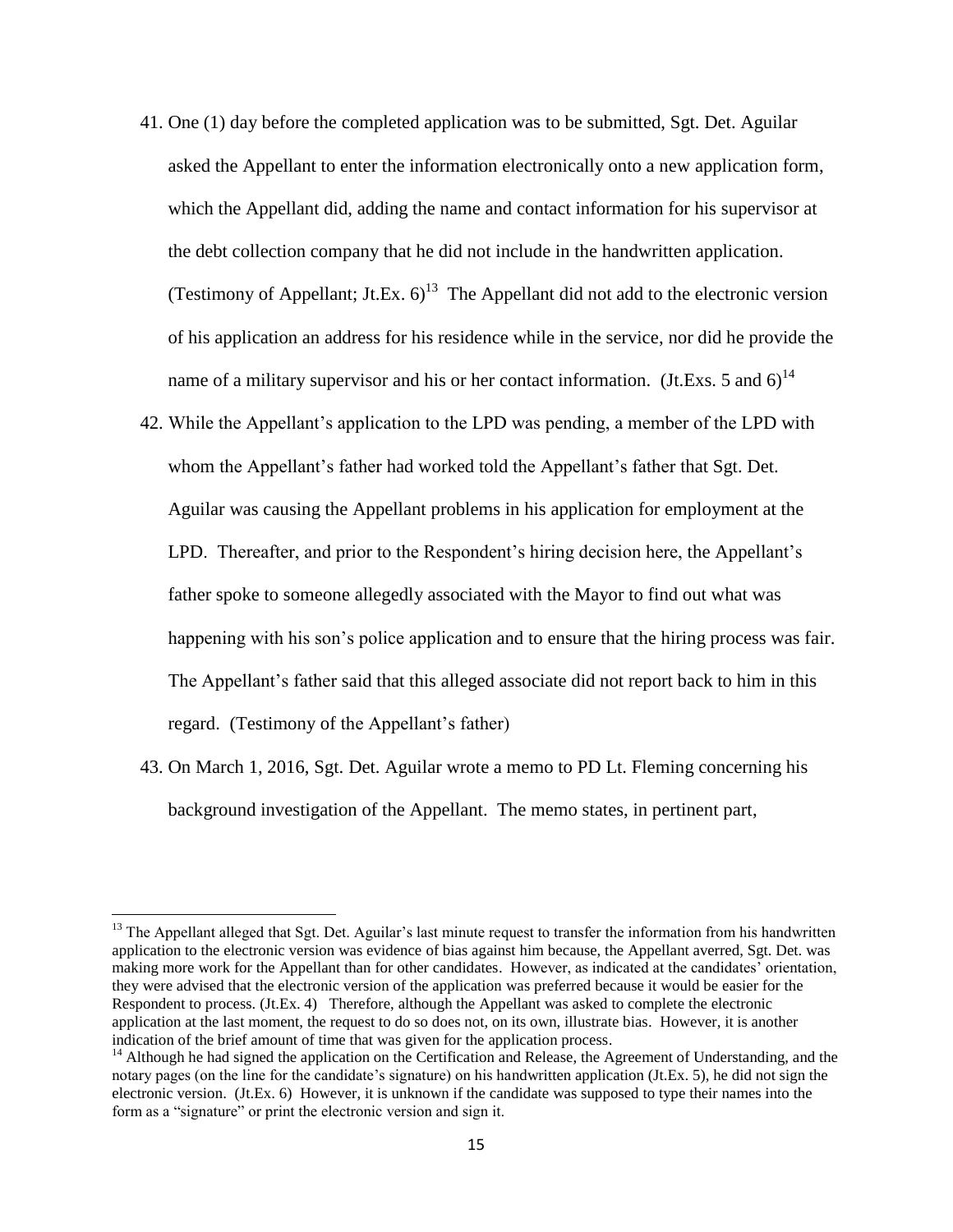In February of 2016, I commenced a background investigation of [the Appellant] based upon information provided in the application. It should be noted that several attempts to ascertain application information has been fruitless. I have been provided with insufficient information regarding references, phone numbers, dates, etc. that would allow for a thorough and complete investigation. I have met with [the Appellant] and requested a complete packet. He resubmitted a second packet, but this packet also is missing information that would facilitate a thorough investigation. As such, [the Appellant's] application is **INCOMPLETE**. I provide the following the information (sic) as to the *limited information I have obtained, to date*.

Mr. Maldonado is currently employed at [restaurant R] (address redacted) where he is a wait-staff server. He (sic) direct Supervisor Y [name and phone number redacted], describes Mr. Maldonado as a 'team player' and has 'no complaints' against him. Y did reiterate, however, that Mr. Maldonado has only been here three months,' and that she hopes he continues his 'great work,' …. Prior to [restaurant R], Mr. Maldonado worked as a server at [restaurant G] [address redacted]'. He listed Z as his supervisor. Several calls to Z went unanswered and it was later discovered that his supervisor was B [name and phone number redacted], General Manager. [B] states Maldonado regularly received 'poor employee scores, did not give 100%, and took no work initiative.' He states Maldonado 'stopped coming to work' after an incident wherein Maldonado was caught attempting to drink in the bar while *on duty* which was in contravention to known and established employee policies … [B] states that when he confronted Maldonado about this, Maldonado became belligerent and disrespected him. [B] believes that 'maybe' Maldonado would 'do better in a law enforcement environment.'

No other employment information has been successfully investigated as of this time due to *incompleteness and/or lack of responses*. …

**Residency:** Mr. Maldonado currently resides at [redacted street address], Lawrence, MA, where he lives with this mother [name redacted] and step-father [name redacted]. Prior to that, Mr. Maldonado listed an address [different street address redacted] in Lawrence. *I have been unable to meet and/or interview the listed landlord, [Ms. MB], as of this time*. Prior to this, Mr. Maldonado lived in Haverhill, MA. Maldonado alleges not to 'remember' the name or contact information of his last landlord despite allegedly leaving (sic) there as recently as May of 2014. I have been unable to ascertain residency information, as a result.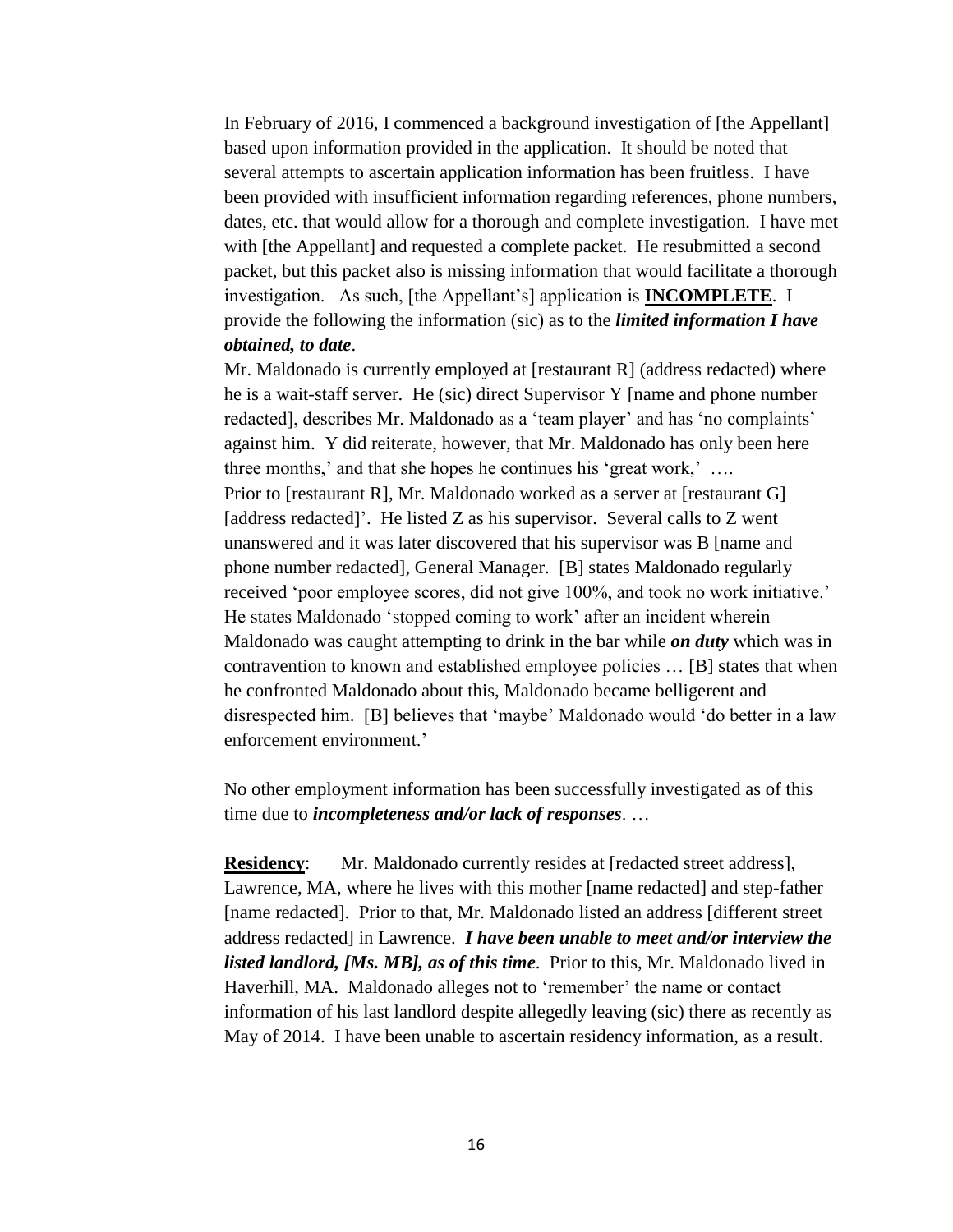**Driver History:** Mr. Maldonado's OLN issue dated is [redacted]. One record of note appears … this related to a [2009] surchargeable motorvehicle (sic) accident out of Methuen …

**Criminal History**: … "No Adult Court Appearances" …

### **Employment History**:

[restaurant R], Waitstaff Server.

Bar Manager X describes Mr. Maldonado as a 'team player' and has 'no complaints' against him. X did reiterate, however, that Mr. Maldonado has 'only been here three months,' and that she hopes he continues his 'great work,' …

## [restaurant G], Server.

[Mr. B] described Mr. Maldonado as having a 'difficult time with authority.' He states Maldonado regularly received 'poor employee scores, did not give 100%, and took no work initiative.' He states Maldonado 'stopped coming to work' after an incident wherein Maldonado was caught attempting to drink in the bar while on duty …

# **NO FURTHER EMPLOYMENT INFORMATION AVAILABLE DUE TO LACK OF INFORMATION**

#### **Military Information:**

DD Form 214 indicates Air Force-REGAF dates of service from 2011 to 2013 (month and day redacted). Discharge Honorable. Reason for Separation: **ADJUSTMENT DISORDER**

## **Education**:

 $2011-2013$  Insufficient information<sup>15</sup> 2008-2011 Methuen High School … 2008-2008 Lawrence High School …

#### **Credit**:

 $\overline{\phantom{a}}$ 

Credit Default with a credit union [name of credit union redacted]. Disputed. (Jt.Ex. 7)(all emphasis in original, except italics)

<sup>&</sup>lt;sup>15</sup> This appears to refer to the two  $(2)$  years that the Appellant wrote in his application that he had attended the University of Phoenix in Braintree. There is no indication in the hearing record that the Appellant provided the specific address in Braintree for the university or any documents of his matriculation there from 2011 to 2013. (Administrative Notice)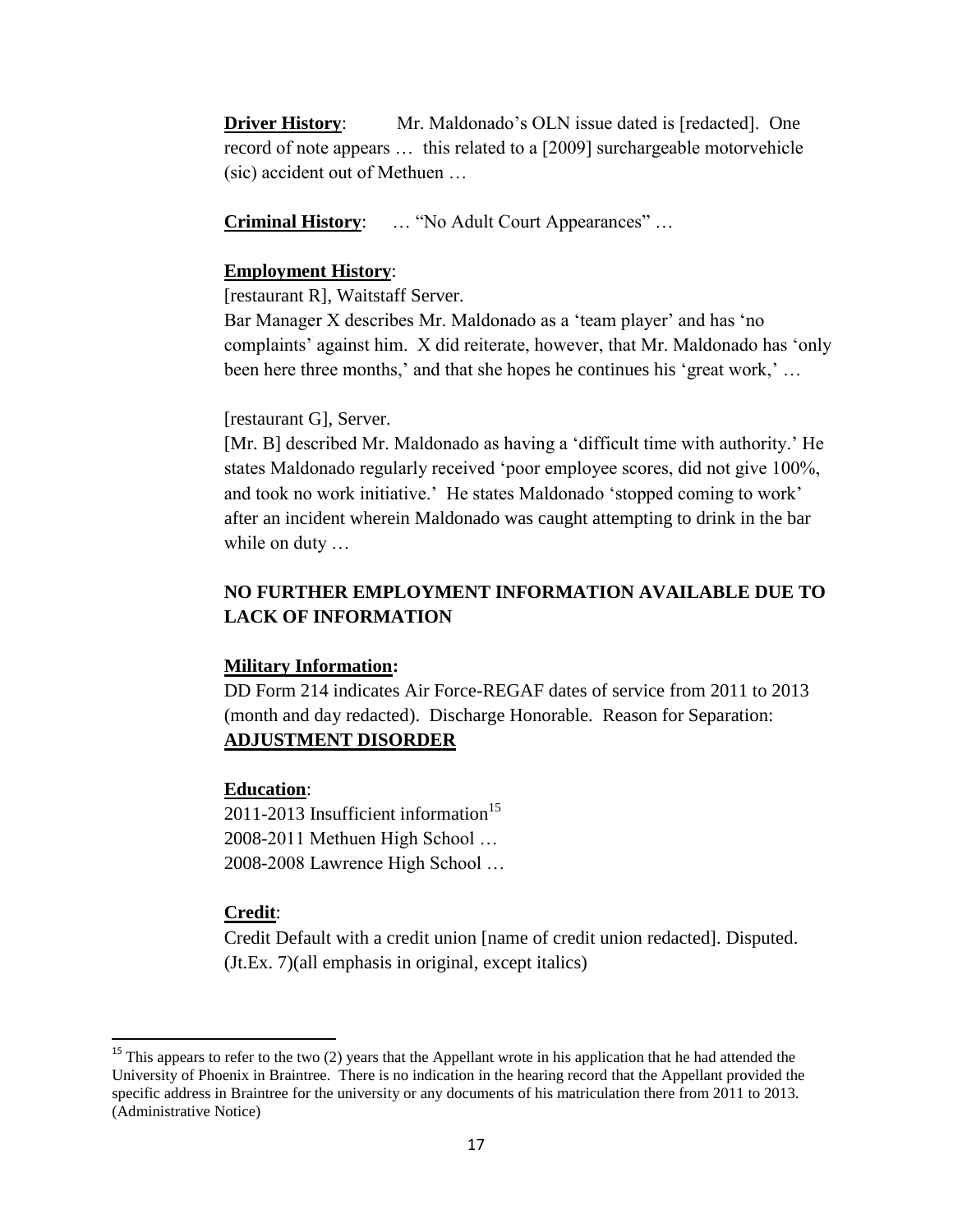44. The Appellant submitted three (3) positive written employment references for his application: one  $(1)$  from restaurant R, one of the Appellant's current employers; one  $(1)$ from restaurant T, where he worked previously; and one (1) from restaurant G. (A.Ex. 3) Sgt. Det. Aguilar's memo does not mention those written references. The Appellant's other current employer was a debt collector company. There is no indication that Sgt. Det. Aguilar contacted the Appellant's supervisor at the debt collection company where the Appellant was still working or at restaurant T, where the Appellant had previously worked. Sgt. Det. Aguilar called the Appellant's supervisor at restaurant R and received a positive verbal reference but the Appellant had just begun working there a few months earlier. Sgt. Det. Aguilar asked to speak with the supervisor at restaurant G whose name the Appellant provided but that person did not return his call. Consequently, Sgt. Det. Aguilar called and asked to speak with another supervisor at restaurant G. (Testimony of Aguilar; A.Ex. 3) This supervisor at restaurant G told Sgt. Det. Aguilar that the Appellant once attempted to have a drink at the restaurant bar as an employee, that the self-identified supervisor told the Appellant that restaurant policy prohibited it, that the Appellant argued with the self-identified supervisor in this regard, and that the Appellant did not return to employment thereafter. (Testimony of Aguilar) At the Commission hearing, the Appellant denied that he was working there at the time but he did not deny that he argued with the Supervisor. (Testimony of Appellant) A June 15, 2016 letter from the restaurant G supervisor to whom Sgt. Det. Aguilar spoke, indicates that the Appellant was off duty at that time. (Jt.Ex. 11A) Similarly, there is no indication that Sgt. Det. Aguilar contacted the Appellant's professional and personal references. (Administrative Notice) Sgt. Det. Aguilar was "unable to meet and/or interview the listed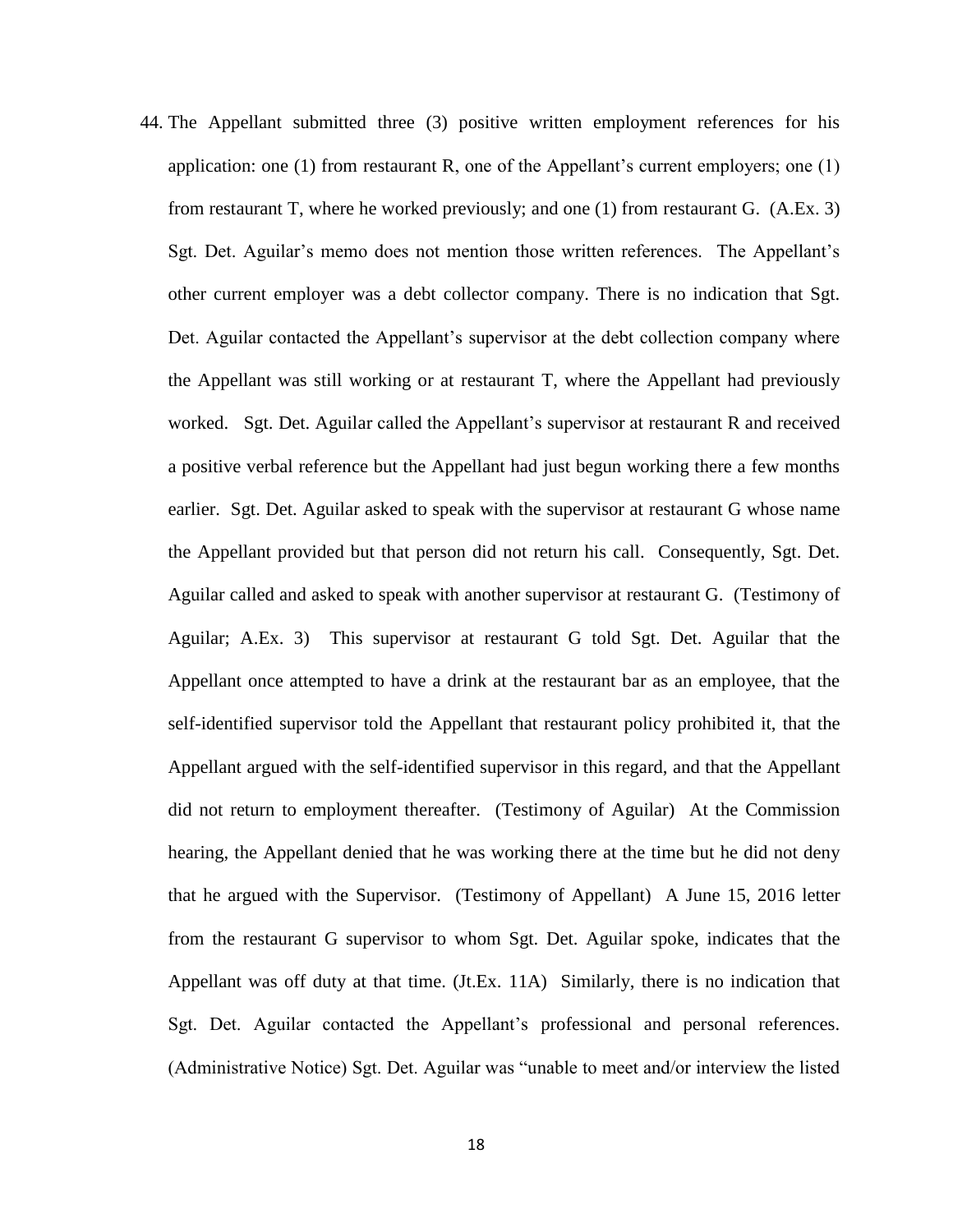landlord, [Ms. B]", which the Appellant referenced in his application in connection with his Lawrence residence from May 2014 to August 2015. (Jt.Ex.  $7)^{16}$  Sgt. Det. Aguilar did not check to see if the candidates to whom he was assigned for background investigations resided in Lawrence during the one (1) years prior to the 2015 police officer exam. (Testimony of Aguilar) There is no indication in Sgt. Det. Aguilar's memo that the Appellant failed to provide copies of documents such as his driver's license, tax returns or credit reports. Sgt. Det. Aguilar could not contact the Appellant's military supervisor because the Appellant did not provide one. (Administrative Notice)

- 45. After the background investigations were completed, Mr. Bonet, then-Police Chief James Fitzpatrick and Mayor Daniel Rivera reviewed the information for each candidate, including the Appellant. Mr. Bonet and Mayor Rivera are both veterans. Mayor Rivera asked Mr. Bonet to interview some of the candidates, including the Appellant, to give them a chance to explain items of concern in the background investigation. The Mayor wanted Mr. Bonet to ask the Appellant why his application was incomplete, why the Appellant could not recall a landlord's name, to verify the Appellant's residence, provide the reason for his military separation, and to explain the negative employment reference. (Testimony of Bonet)
- 46. Mr. Bonet met with the Appellant. The Appellant asked Mr. Bonet why Sgt. Det. Aguilar was the one who conducted his background check, given the problem between Sgt. Det. Aguilar and the Appellant's father, apparently to no avail.<sup>17</sup> (Testimony of Appellant)

 $\overline{\phantom{a}}$ 

<sup>&</sup>lt;sup>16</sup> Not included with Jt.Exs. 5 and 6, as produced by the Respondent, are copies of documents apparently required by the application, such as the candidate's driver's license, tax returns and credit reports. However, there is no specific allegation in the record that the Appellant failed to provide such documents. (Administrative Notice)

<sup>&</sup>lt;sup>17</sup> Jt.Ex. 11 is a letter dated July 22, 2016 that the Appellant submitted to the Commission with his appeal. At the Commission hearing on October 26, 2016, Mr. Bonet denied knowing about the problem between Sgt. Det. Aguilar and the Appellant's father until the prehearing conference in this case. Given the closer proximity in time of the Appellant's letter to his bypass, I find the Appellant's letter more credible than Mr. Bonet's denial.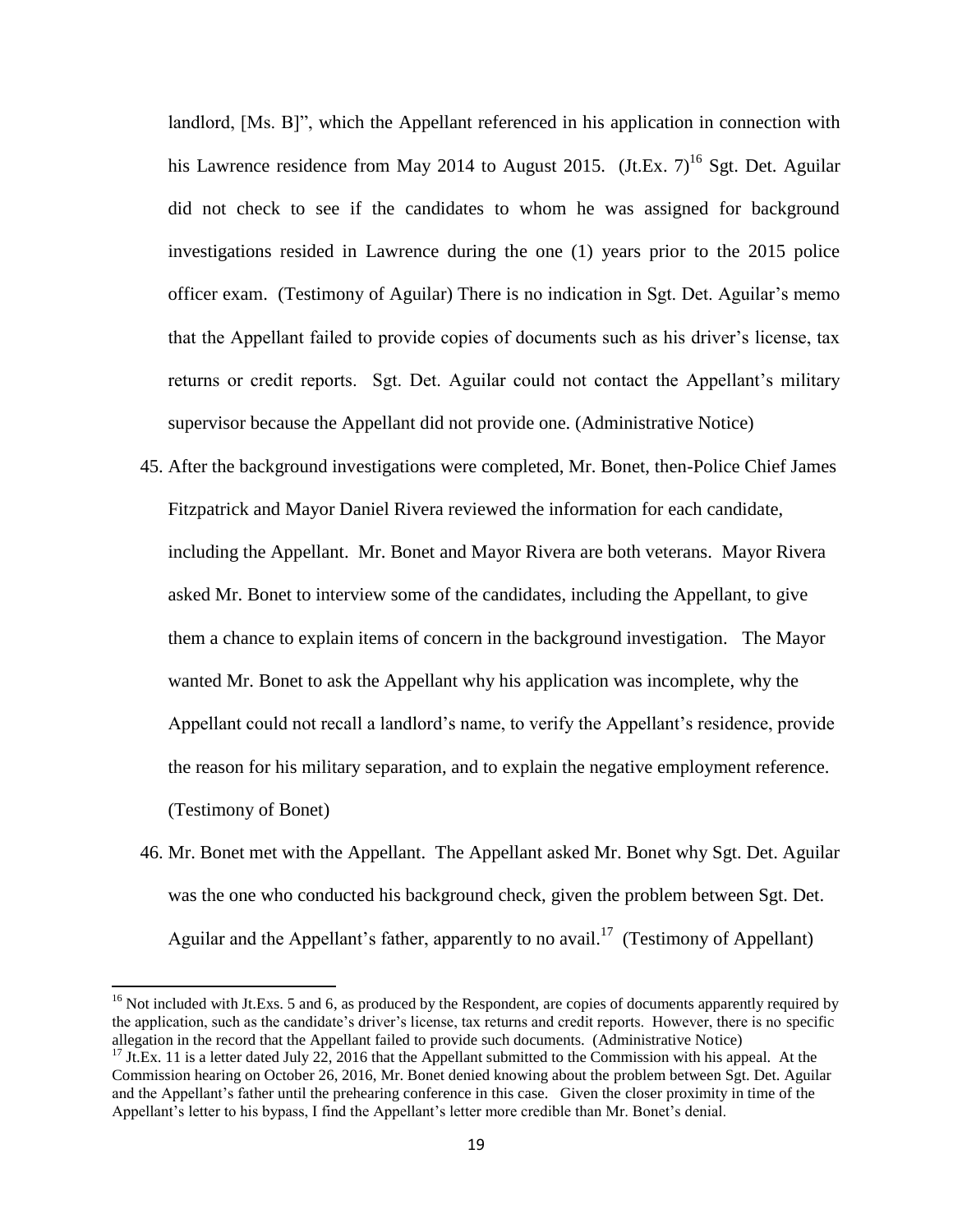The Appellant also told Mr. Bonet that he responded to Sgt. Det. Aguilar's requests and provided the information needed for his application. (Testimony of Bonet)

- 47. The Appellant explained to Mr. Bonet that he left the military early because of the circumstances that he had explained to Sgt. Det. Aguilar. The Appellant also told Mr. Bonet, as he had told Sgt. Det. Aguilar, that, although he was honorably discharged from the military, the reason for his early separation was "adjustment disorder", although he denied having such a disorder. The Appellant further told Mr. Bonet that he pursued this form of separation because it offered the best and expedited way to leave the military while preserving his benefits. (Jt.Exs. 8 and 11; Testimony of Appellant) Mr. Bonet told the Appellant that the Mayor was concerned that the Appellant may not adjust to the police department as a paramilitary organization. (Testimony of Bonet)
- 48. Mr. Bonet noted to the Appellant that he (the Appellant) did not have the usual medals on his DD214, such as medals for completion of basic training, advanced individual training and for service weapon training. (Testimony of Bonet) The Appellant could not explain the lack of the usual medals, indicating that he would look into it. (Testimony of Appellant) In addition, Mr. Bonet noticed that the "reentry code" on the Appellant's DD214 was "2C", which Mr. Bonet understands to mean that the Appellant will not be allowed to re-enter military service. (Testimony of Bonet)
- 49. With respect to the negative employment reference at restaurant G, the Appellant showed Mr. Bonet a letter from Mr. B, with whom Sgt. Det. Aguilar had spoken at the Appellant's job at restaurant G. (Jt.Ex. 11A) Mr. B's letter stated that the incident at the restaurant bar occurred when the Appellant was off duty, not on duty as Sgt. Det. Aguilar reported. (Jt.Ex. 7) The Appellant also asserted to Mr. Bonet that Mr. B was away from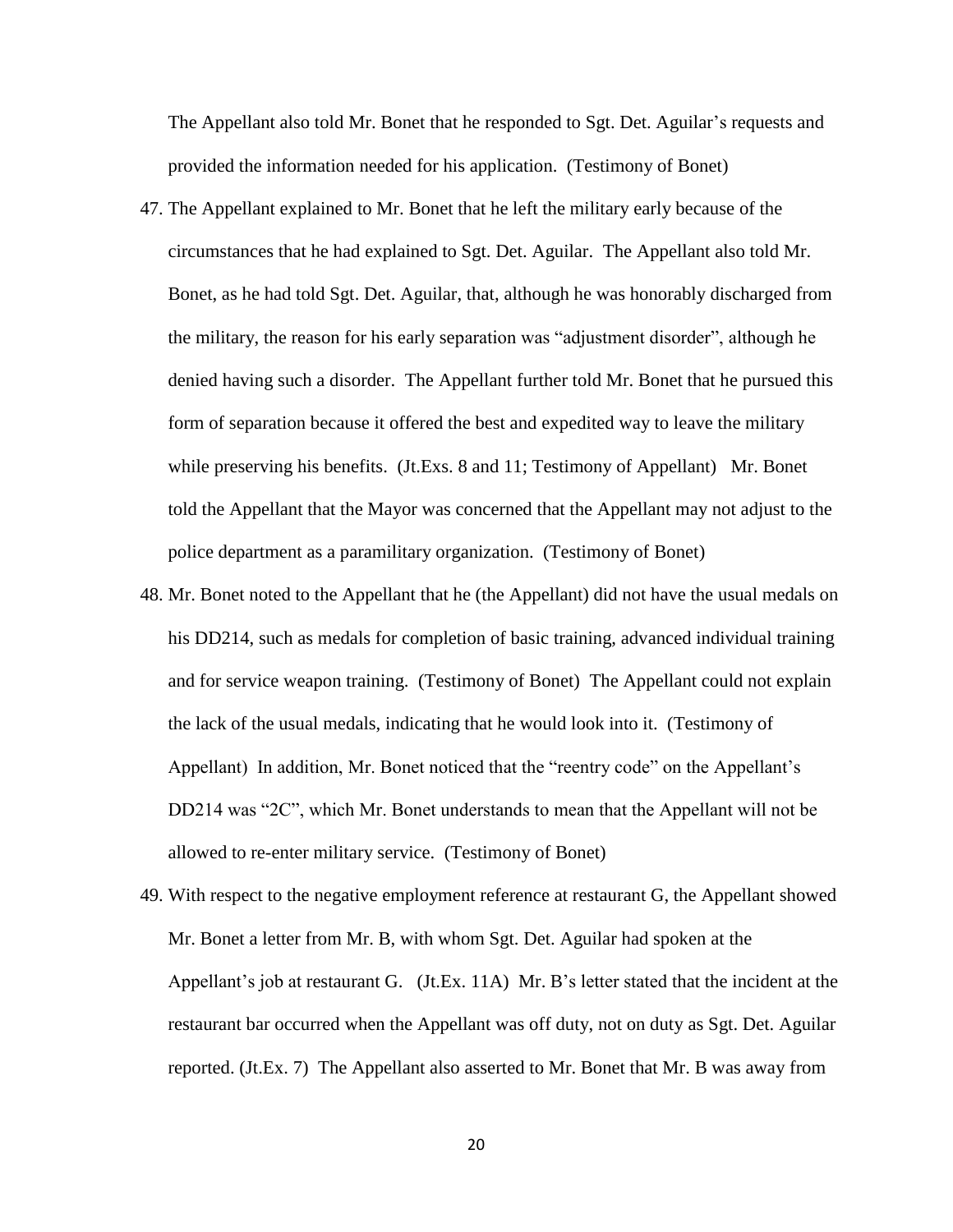the restaurant at times and that he was unaware, for example, that the Appellant was working fewer hours at restaurant G at the time of the incident. (Testimony of Appellant) However, the Appellant did not deny that he had an argument with Mr. B at the restaurant. (Administrative Notice)

- 50. With regard to the name and contact information for the Appellant's landlord when he resided in Haverhill, the Appellant told Mr. Bonet that he could not recall the landlord's name because he was still living with his wife (now ex-wife) at the time and that she was the one who sent the rent checks to the landlord. (Testimony of Appellant)
- 51. On March 11, 2016, Mayor Rivera wrote to HRD requesting approval of the

Respondent's proposed bypass of the Appellant stating, in pertinent part,

Mr. Maldonado failed to submit a completed employment application despite multiple opportunities to do so. … Information missing from his application includes, … former residences, addresses of former employers, addresses of institutions of education, information regarding his former spouse, current contact information of individuals listed on the application, and information related to his former employment.…

Lawrence Police Sergeant Aguilar, who conducted the background investigation into Mr. Maldonado spoke to him about the deficiencies with the application and allowed him to re-submit a new application. However, the second application submitted … was also missing much of the same information. It was also not notarized by a notary public as required.

Because the employment applications submitted by Mr. Maldonado were incomplete, the City was unable to conduct a thorough background investigation, including a determination of whether he was entitled to the residency preference he had claimed. The investigator indicated that several attempts to ascertain application information were fruitless and that the background check and all other reference check (sic) were incomplete as a result.

The City also seeks to bypass Mr. Maldonado because the background investigation revealed poor work performance during his employment with [restaurant G]. … After locating the correct supervisor for Mr. Maldonado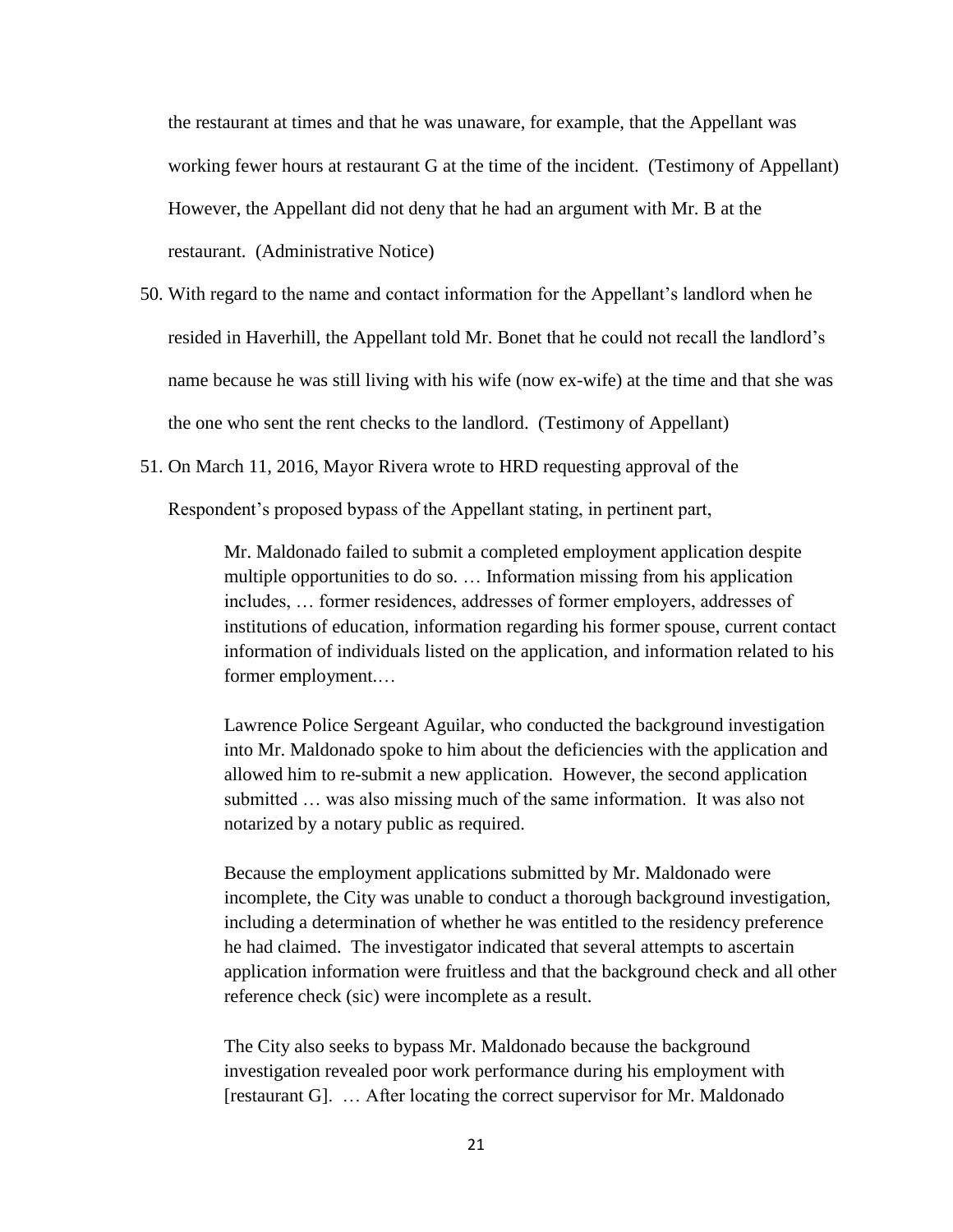(erroneously listed on the application), his supervisor described Mr. Maldonado as 'having a difficult time with authority.' …. Mr. Maldonado 'stopped coming to work' after an incident where he was caught attempting to drink in the bar while on duty …

A third concern is that, although Mr. Maldonado is an honorably discharged veteran … he was involuntarily separated prior to completion of his term and he is ineligible to return to service. …

City Personnel Director Frank Bonet met with Mr. Maldonado to go over the above concerns on March 10, 2016. During the meeting, the above issues were discussed. Mr. Maldonado confirmed that the investigator … met with him regarding his incomplete application. Mr. Maldonado stated that he could not recall the information being sought. For example, he did not recall the name of the landlord of a residential address where he lived in April/May 2014.

When asked about the poor performance recommendation from his previous employer ([restaurant G]), Mr. Maldonado attributed it to his decision to quit for a position at another restaurant ([restaurant R]). He also claimed he was off duty at the time …

With regards to his military discharge, Mr. Maldonado stated that he requested to be discharged because his absence from his new wife and young child created stresses in their relationship. Mr. Maldonado stated that his superiors found the best available rapid discharge with a limited damage (sic) to his veteran benefits.

(Jt.Ex. 9)

….

- 52. On June 3, 2016, HRD wrote to the Appellant, enclosing a copy of Mayor Rivera's March 11, 2016 letter to HRD, indicating that HRD accepted the Respondent's reasons for bypassing the Appellant. (Jt.Ex. 10)
- 53. The Respondent hired seven (7) candidates, four of whom (4) were ranked below the Appellant and bypassed him. (Jt.Ex. 1)
- 54. The Appellant filed the instant appeal on July 22, 2016. (Jt.Ex. 11; Administrative Notice)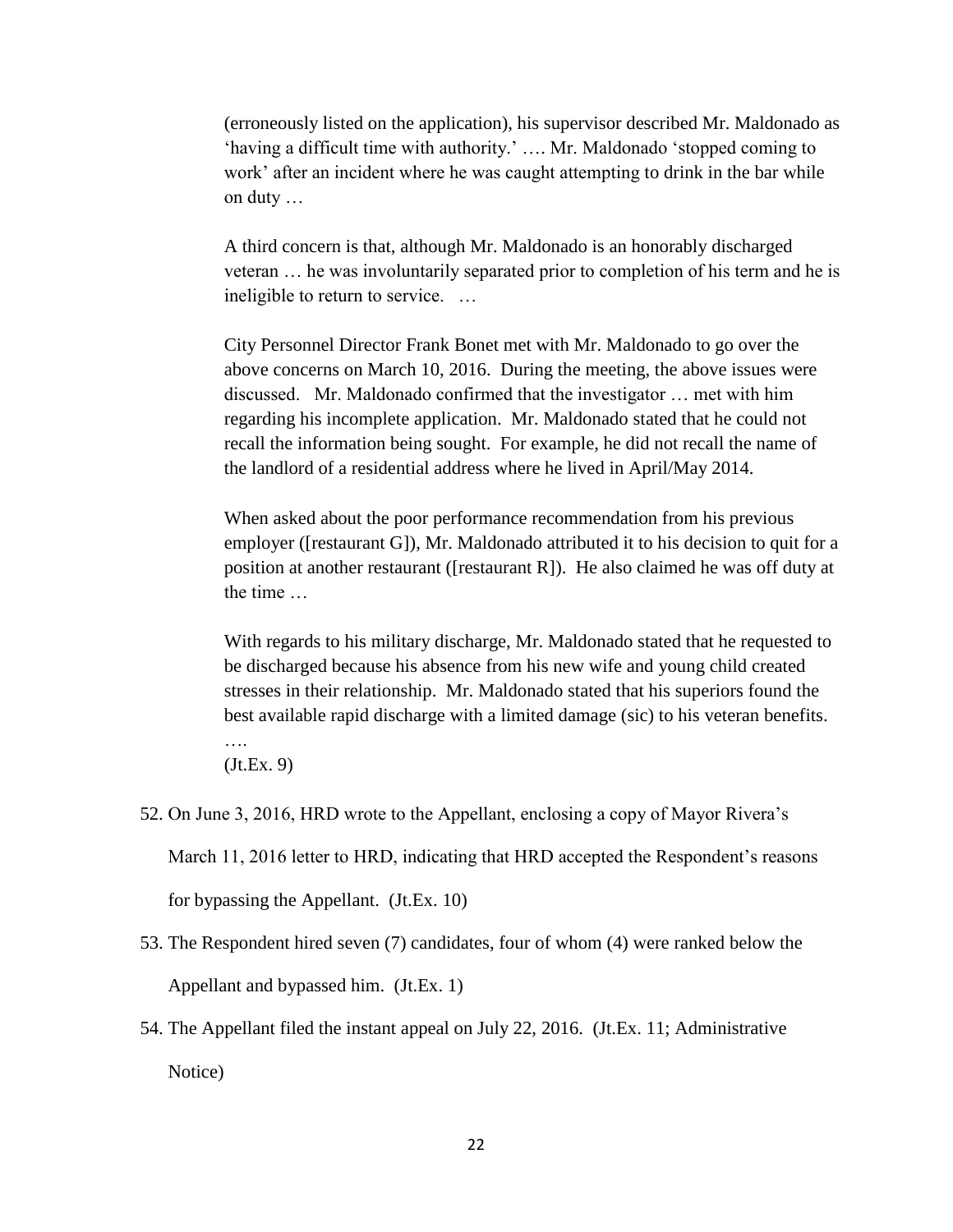55. The Appellant obtained his own psychological evaluation on October 24, 2016 at Lahey Health Behavioral Services by a clinician who noted, in part, "[n]o remarkable psychiatric needs observed/stated during evaluation. Pt falls within normal limits throughout evaluation."  $(App.Ex. 1)^{18}$ 

#### *Relevant Authorities*

 $\overline{\phantom{a}}$ 

The fundamental purpose of the civil service system is to guard against political considerations, favoritism, and bias in governmental hiring and promotion. The commission is charged with ensuring that the system operates on "[b]asic merit principles." Massachusetts Assn. of Minority Law Enforcement Officers v. Abban, 434 Mass. 256, 259, citing Cambridge v. Civil Serv. Comm'n., 43 Mass.App.Ct. 300, 304 (1997). "Basic merit principles" means, among other things, "assuring fair treatment of all applicants and employees in all aspects of personnel administration" and protecting employees from "arbitrary and capricious actions." G.L. c. 31, section 1. Personnel decisions that are marked by political influences or objectives unrelated to merit standards or neutrally applied public policy represent appropriate occasions for the Civil Service Commission to act. Cambridge at 304.

Pursuant to G.L. c. 31, § 27, a bypass occurs,

… [i]f an appointing authority makes an original or promotional appointment from a certification of any qualified person other than the qualified person whose name appears highest, and the person whose name is highest is willing to accept such appointment, the appointing authority shall immediately file with the administrator a written statement of his reasons for appointing the person whose name was not highest.... (Id.)

Upon an appeal of a bypass by a candidate for employment, the appointing authority has the burden of proving by a preponderance of the evidence that the reasons stated for the bypass

 $18$  Attached to the summary is the clinician's ten (10)-page report reflecting her evaluation of the Appellant. I asked the Appellant to produce the clinician's curriculum vitae  $(c.v.)$ . The Appellant requested the c.v. From the clinician but she declined to produce it.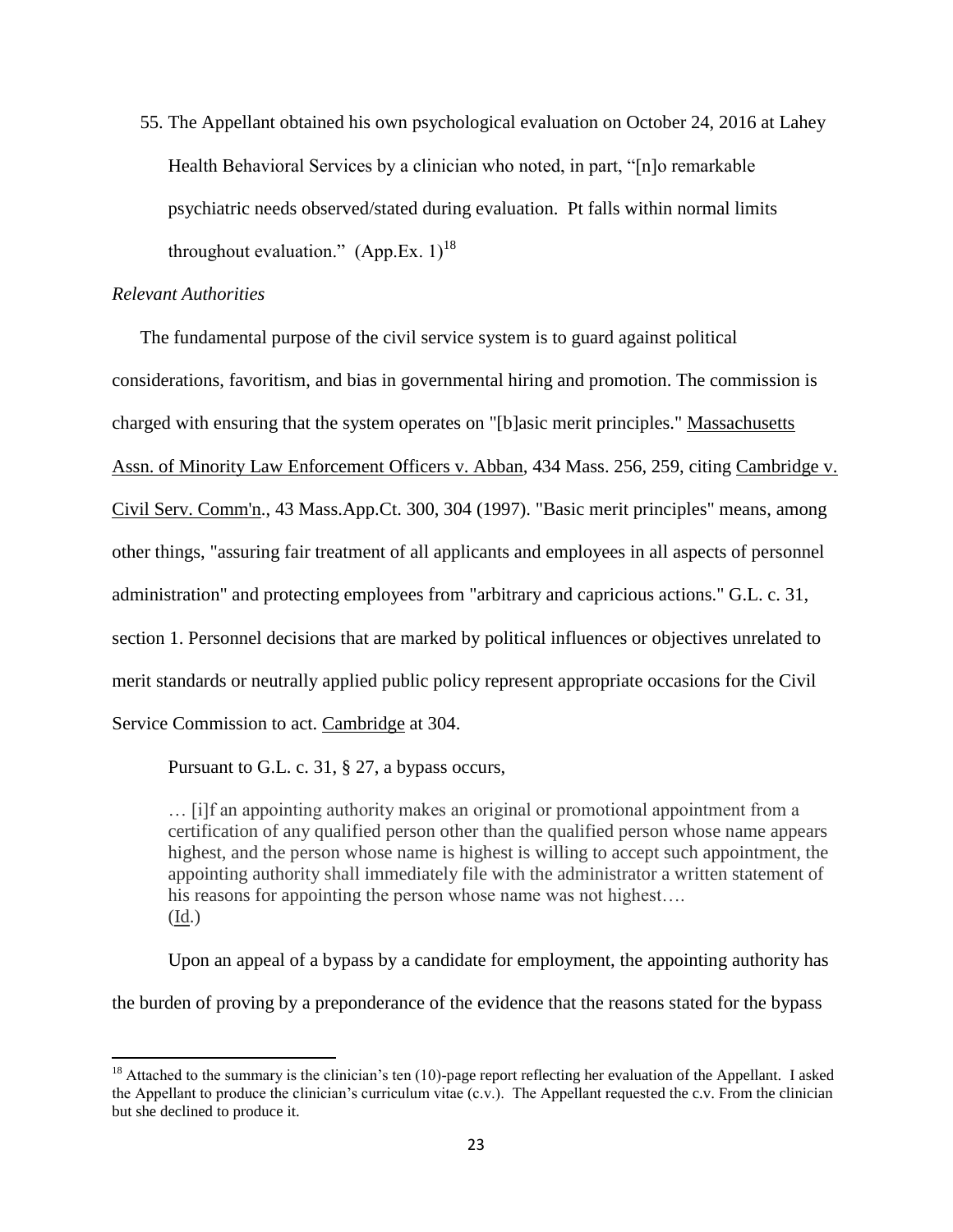are justified. Brackett v. Civil Serv. Comm'n, 447 Mass. 233, 241 (2006). Reasonable justification is established when such an action is "done upon adequate reasons sufficiently supported by credible evidence, when weighed by an unprejudiced mind, guided by common sense and correct rules of law." Comm'rs of Civil Serv. v. Mun. Ct., 359 Mass. 211, 214 (1971)(quoting Selectmen of Wakefield v. Judge of First Dist. Ct. of E. Middlesex, 262 Mass. 477, 485 (1928)).

An appointing authority may use any information it has obtained through an impartial and reasonably thorough independent review as a basis for bypass. *See* City of Beverly v. Civil Serv. Comm'n, 78 Mass.App.Ct. 182, 189 (2010). In its review, the commission is to "find the facts afresh, and in doing so, the commission is not limited to examining the evidence that was before the appointing authority." Id. at 187 (quoting City of Leominster v. Stratton, 58 Mass.App.Ct. 726, 728, *rev. den.,* 440 Mass. 1108 (2003)). However, the commission's work "is not to be accomplished on a wholly blank slate." Falmouth v. Civil Serv. Comm'n, 447 Mass. 814, 823 (2006). Further, the commission does not ignore the previous decision of the appointing authority, but rather "decides whether there was reasonable justification for the action taken by the appointing authority in the circumstances found by the commission to have existed when the appointing authority made its decision." Id. at 824 (quoting Watertown v. Arria, 16 Mass.App.Ct. 331, 334, *rev. den.*, 390 Mass. 1102 (1983)).

In deciding an appeal, the commission "owes substantial deference to the appointing authority's exercise of judgment in determining whether there was reasonable justification" for the bypass. Beverly, 78 Mass.App.Ct. at 188. The Commission should not substitute its own judgment for that of an appointing authority. Id. (citing Sch. Comm'n of Salem v. Civil Serv. Comm'n, 348 Mass. 696, 698-99 (1965)); Debnam v. Belmont, 388 Mass. 632, 635 (1983);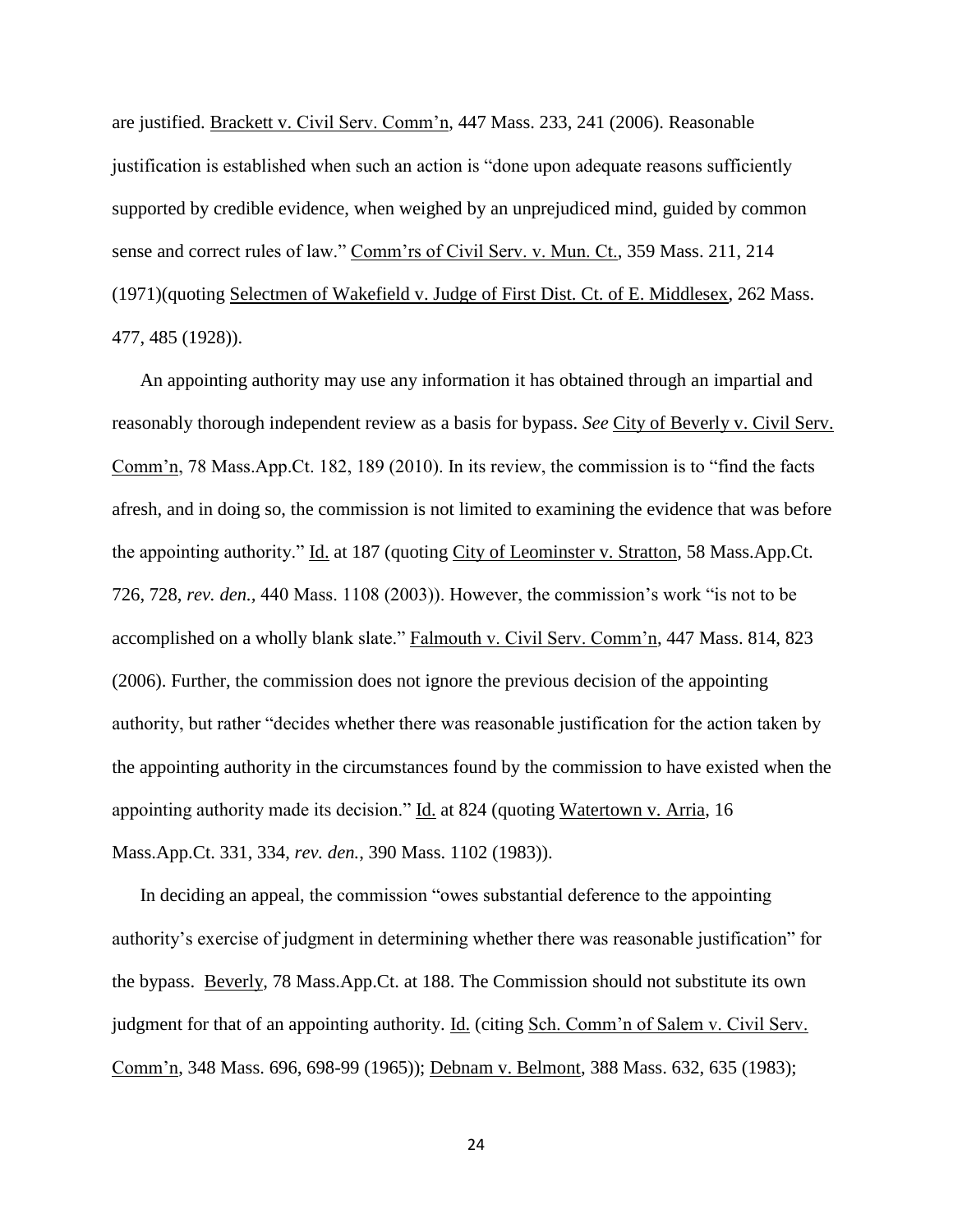Comm'r of Health & Hosps. of Boston v. Civil Serv. Comm'n, 23 Mass.App.Ct. 410, 413 (1987)).

The deference that the Commission owes to the appointing authority is "especially appropriate" in respect to the hiring of police officers. Beverly, 78 Mass.App.Ct. at 188. The Commission is mindful of the standard of conduct expected of officers of the law. *See* Dumeus v. Boston Police Dep't, 24 MCSR 124 (2014) (finding that a police officer must be a model of good citizenship). An officer of the law "carries the burden of being expected to comport himself or herself in an exemplary fashion." Mclsaac v. Civil Serv. Comm'n, [38 Mass. App. Ct. 473,](http://sll.gvpi.net/document.php?id=sjcapp:38_mass_app_ct_473) 474 (1995). Police officers "voluntarily undertake to adhere to a higher standard of conduct than that imposed on ordinary citizens." Attorney General v. McHatton, [428 Mass. 790,](http://sll.gvpi.net/document.php?id=sjcapp:428_mass_790) 793 (1999).

G.L. c. 31, s. 58 provides that applicants for the position of police officer (and firefighter) shall not be required to reside in the city or town in which they have been appointed. However, the same statute provides a preference for applicants who have resided in the city or town one (1) year prior to their examination, stating, in pertinent part,

If any person who has resided in a city or town for one year immediately prior to the date of examination for original appointment to the police force or fire force of said city or town has the same standing on the eligible list established as the result of such examination as another person who has not so resided in said city or town, the administrator, when certifying names to the appointing authority for the police force or the fire force of said city or town, shall place the name of the person who has so resided ahead of the name of the person who has not so resided; provided, that upon written request of the appointing authority to the administrator, the administrator shall, when certifying names from said eligible list for original appointment to the police force or fire force of a city or town, place the names of all persons who have resided in said city or town for one year immediately prior to the date of examination ahead of the name of any person who has not so resided. Id.

With respect to applicants' medical information, in Kerr v. Boston Police Department, G1-16-203 and G1-17-230 (2018), the Commission found that the federal Americans With

Disabilities Act, 42 U.S.C.  $\S$ [2112(d)(2)-(3), and the Massachusetts Employment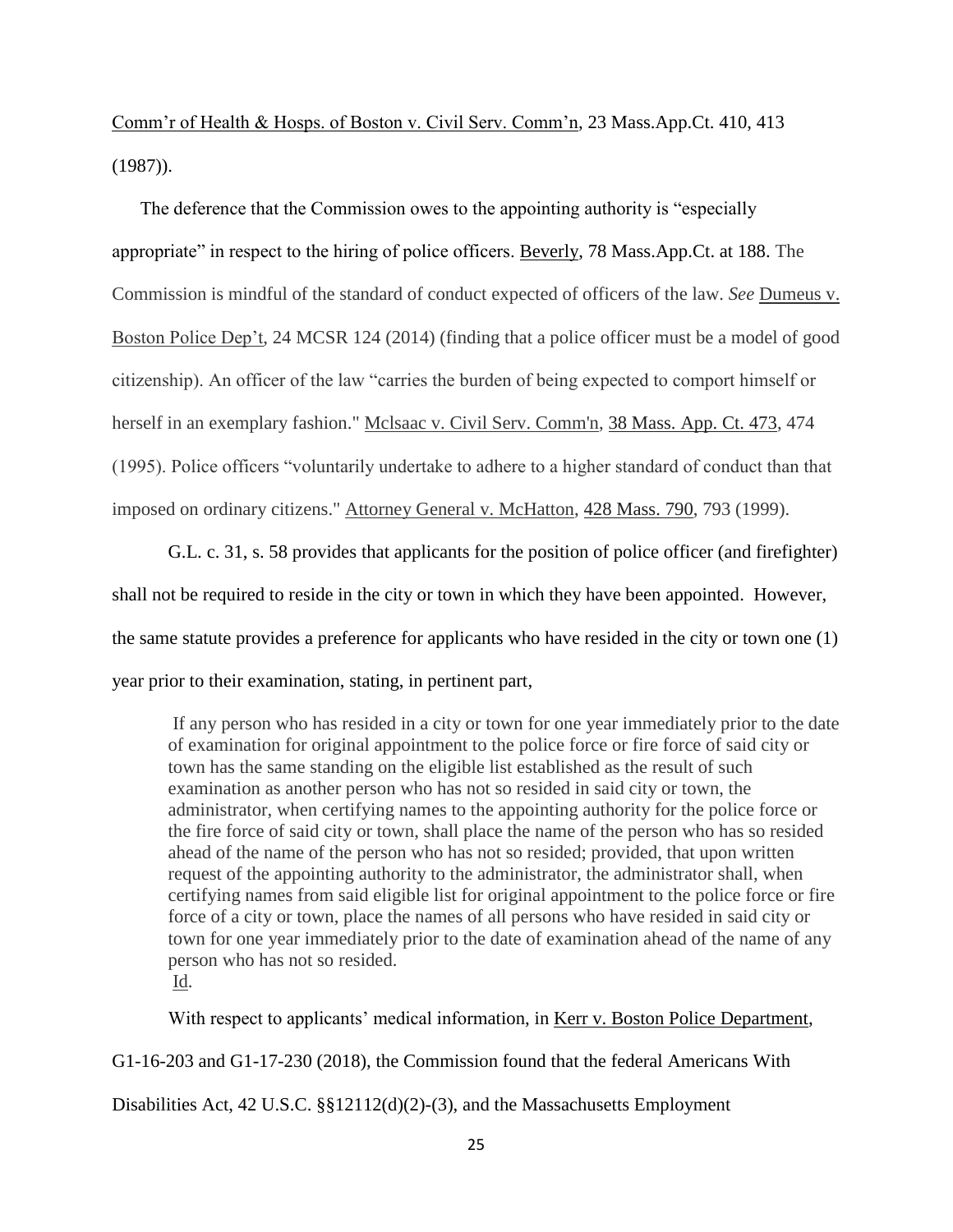Discrimination Law, G.L.c.151B, §4(16), regulate how employers may obtain and use such information about a candidate for employment, precluding inquiry into a candidate's medical history without first having extended an offer of employment based on an evaluation of "all relevant non-medical information." *See, e.g*., Police Dep't of Boston v. Kavaleski, 463 Mass. 680, 682, n.5 (2012); O'Neal v. City of New Albany, 293 F.3d 998, 1007-1009 (7<sup>th</sup> Cir. 2002); Downs v. Massachusetts Bay Transp. Auth., 13 F.Supp.2d 130, 137-39 (D. Mass. 1998), *citing*, "ADA Enforcement Guidance: Preemployment Disability-Related Questions and Medical Examinations", (EEOC Notice 915.002 October 10, 1995); Massachusetts Commission Against Discrimination, "Guidelines; Employment Discrimination on the Basis of Handicap-Chapter 151B", §IV & §V, [http://www.mass.gov/mcad/resources/employers-businesses/ emp-guidelines](http://www.mass.gov/mcad/resources/employers-businesses/%20emp-guidelines-handicap-gen.html)[handicap-gen.html.](http://www.mass.gov/mcad/resources/employers-businesses/%20emp-guidelines-handicap-gen.html)

Kerr v. Boston Police Department, G1-1203 and G1-17-230 (2018), p. 17.

The Commission has discussed the accessibility of applicants' criminal records. As noted in Man v. Quincy, G1-17-023 (2018), G.L. c. 151B, s. 4(9) and  $4(9^{1/2})$  prohibit employers from asking about criminal behavior orally or in an application or discriminating against applicants who fail to provide such information.

However, the state of the law regarding whether law enforcement agencies are exempt from G.L. c. 151B, s. 4 and related laws barring discrimination in employment. The Commission has yet to issue a decision in this regard as the cases were decided based on other issues. Such decisions have acknowledged that judicial decisions have similarly not yet decided whether civil service employers may obtain criminal record information from applications or if, and the extent to which, law enforcement agencies are exempt from G.L. c. 151B, s. 4 and related laws barring discrimination in employment. In addition, related statutes appear to be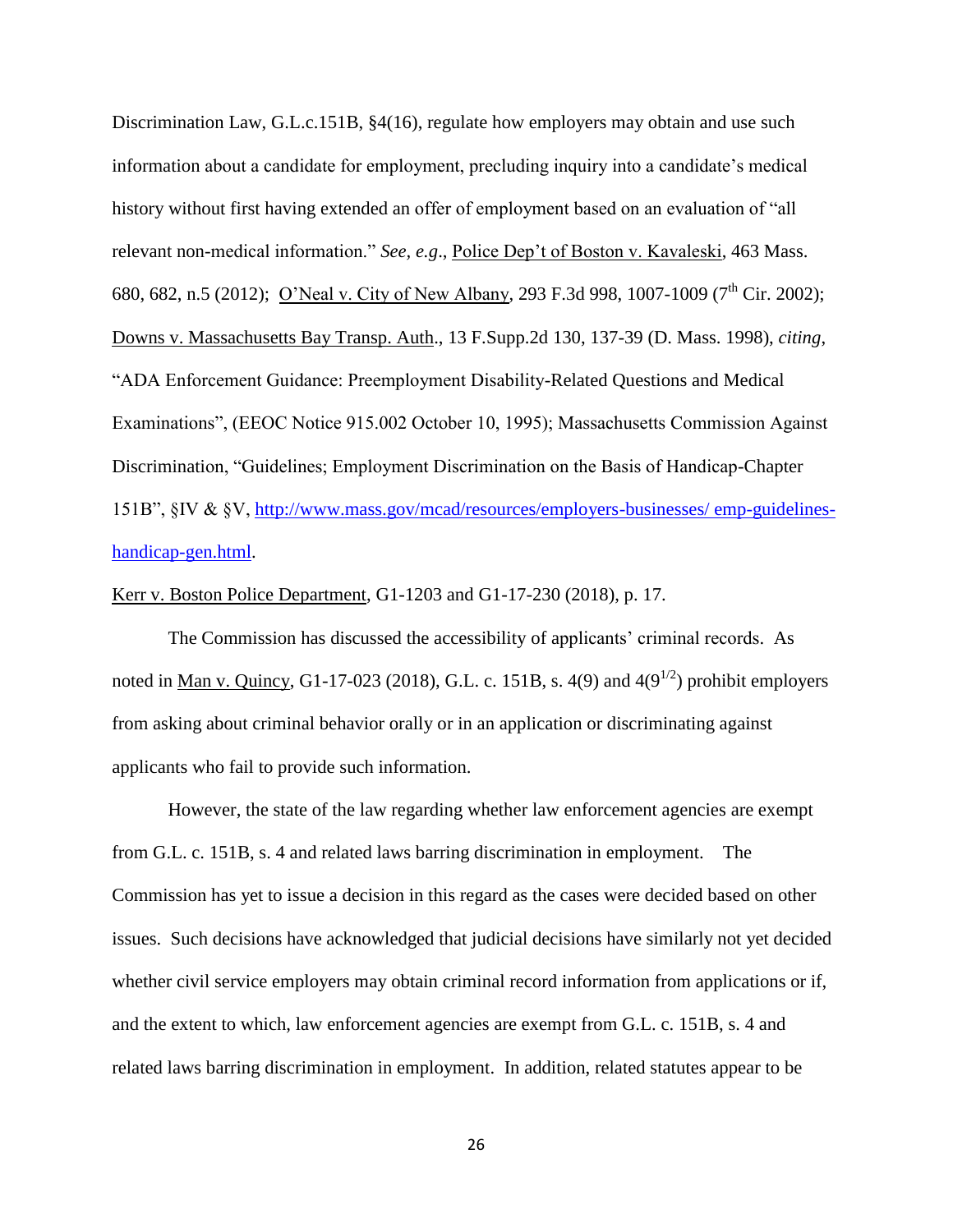conflicting. G.L. c. 31, s. 20 requires the agency conducting civil service exams to ask candidates, [h]ave you been convicted of a criminal offense other than drunkenness, simple assault, speeding, traffic violation, affray, or disturbance of the peace?" and asks for related details, subject to the sealing of criminal records under G.L. c. 276, ss. 100A, 100B and 100C.

Id. That said, section 20 also provides,

No applicant shall be required to furnish any information in such application with regard to: any act of waywardness or delinquency or any offense committed before the applicant reached the age of 18 years; any arrest for a misdemeanor or felony which did not result in a court appearance, unless court action is pending; any complaint which was dismissed for lack of prosecution or which resulted in a finding or verdict of not guilty; or any arrest for or disposition of any of the following misdemeanors: drunkenness, simple assault, speeding, minor traffic violation, affray, or disturbance of the peace if disposition thereof occurred five years or more prior to the filing of the application. Id.

In contrast, G.L. c. 31, s. 50 provides, in pertinent part, that a civil service employer is barred

from appointing someone within one (1) year after his conviction of any crime, although the

employer may appoint someone convicted of a crime within the year after the person is

convicted of,

a violation of any provision of chapter ninety relating to motor vehicles which constitutes a misdemeanor or, any other offense for which the sole punishment imposed was (a) a fine of not more than one hundred dollars, (b) a sentence of imprisonment in a jail or house of correction for less than six months, with or without such fine, or (c) a sentence to any other penal institution under which the actual time served was less than six months, with or without such fine. Id.

However, under G.L. c. 6, s. 172(a)(1), criminal justice agencies may obtain all criminal offender record information (CORI), including sealed records "for the actual performance of their criminal justice duties". Id. Further, section  $172(a)(3)$  adds that a criminal justice agency may obtain the CORI "to evaluate current and prospective employees ...." (Id.) Section 172(a)(3) adds, however, in part, that,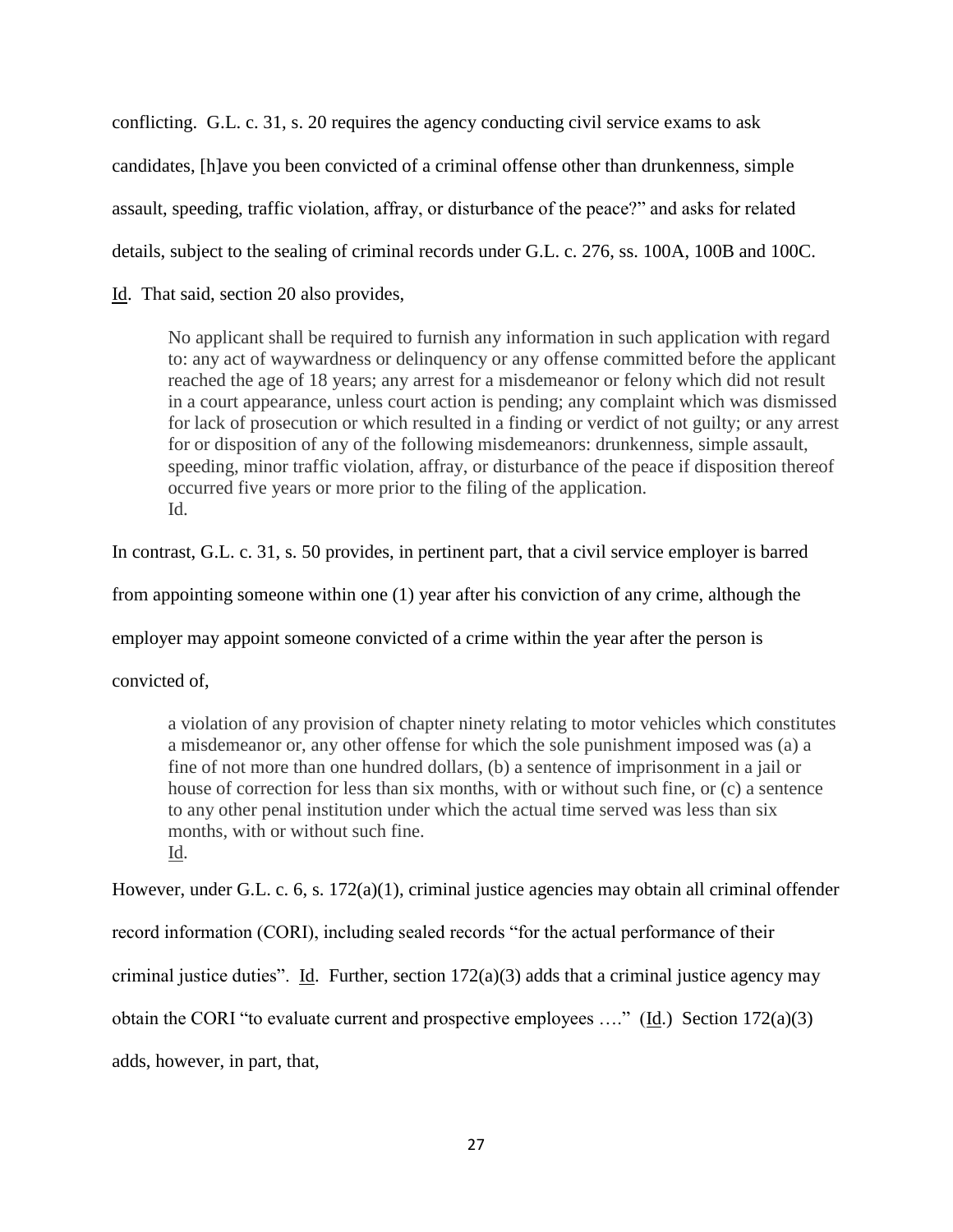Criminal offender record information made available under this section shall be limited to the following: (i) felony convictions for 10 years following the disposition thereof, including termination of any period of incarceration or custody, (ii) misdemeanor convictions for 5 years following the disposition thereof, including termination of any period of incarceration or custody …. Id. (emphasis added)

Finally, at least one statute treats firefighters and police differently in connection with criminal records. Specifically, pursuant to G.L. c. 41, s. 96A, no one who has been convicted of a felony may be a police officer. The statute does not reference firefighters.

#### *Analysis*

The Respondent failed to establish by a preponderance of the evidence that it had reasonable justification to bypass the Appellant. Specifically, the Respondent did not conduct a reasonably thorough review of the Appellant's background. The letter that the Respondent sent to HRD to bypass the Appellant asserts generally, in addition to certain specific matters, that "several attempts to ascertain application information has (sic) been fruitless." Jt.Ex. 7. Although it is accurate to say that the Appellant did not provide certain information on his applications, it is not accurate to say that requests for information were "fruitless". Further, Sgt. Det. Aguilar testified at the Commission hearing that he could not recall what information the Appellant had failed to include, what information he asked the Appellant to provide, and what information the Appellant added to his applications. In fact, information provided to the candidates asking them to submit their applications even stated that they need not have been completed at that time. Jt.Ex. 2. Further, there appears to be no record of the information the Appellant added at Sgt. Det. Aguilar's request because the Appellant simply added the information to the applications. In addition, it is clear that the two (2)-week time period for the background checks, which typically take a month to produce, had a significant bearing on both the Appellant's ability to obtain certain information and for Sgt. Det. Aguilar to review and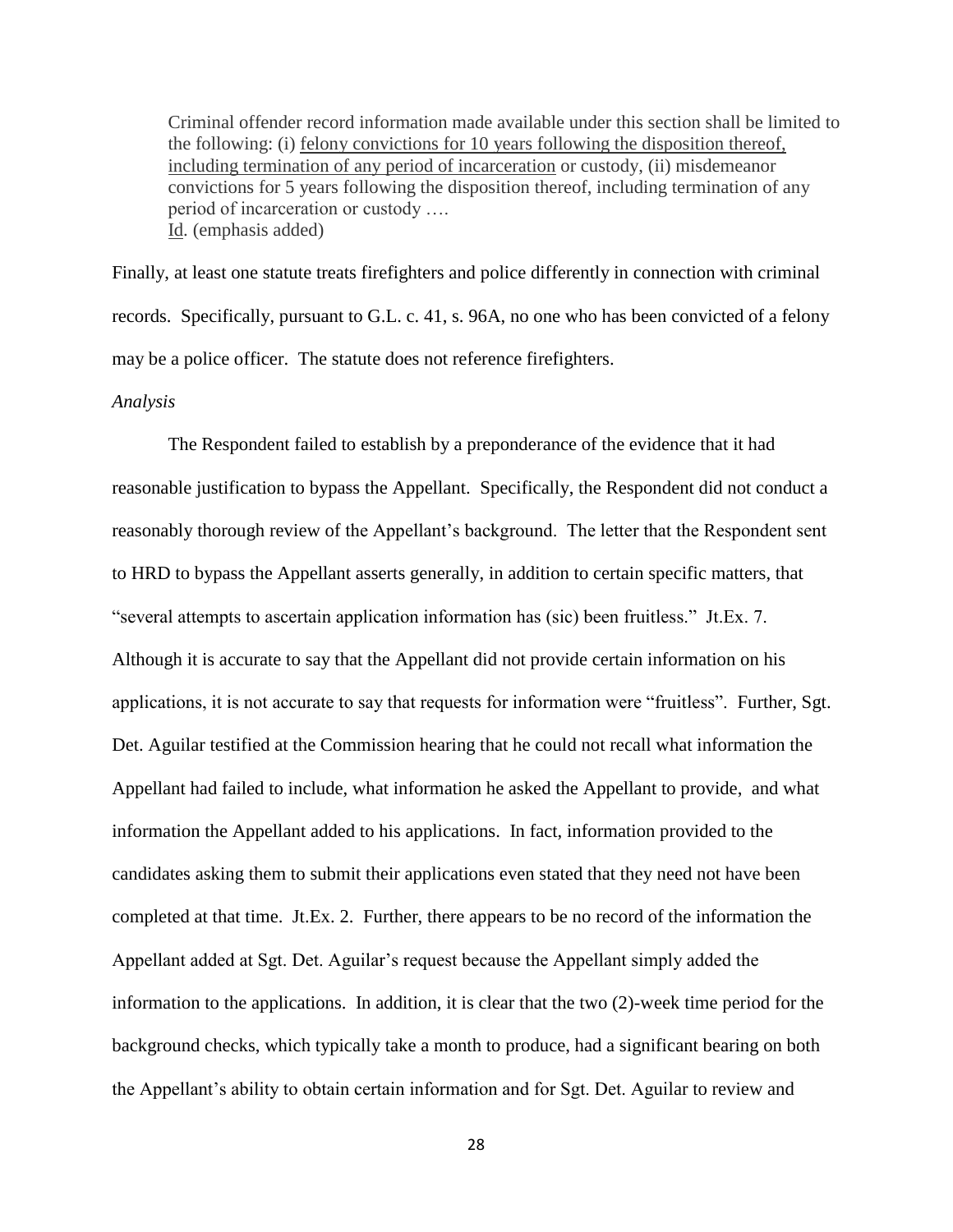verify the information the Appellant provided. Finally, the bypass was also flawed because it was affected by the appearance of bias (if not actual bias), it wrongly relied on a reference to an adjustment disorder in the Appellant's military documentation without giving the Appellant a conditional offer of employment and conducting an appropriate psychological exam, and the application forms wrongfully asked the candidates if they had "ever" committed various crimes.

As noted in the facts, the application asks candidates to provide, and the Appellant provided, the names and dates of the public high schools he attended in Methuen and Lawrence, and the name, address and phone number of at least one (1) person who "knows/knew you while you attended the above school". Jt.Exs. 5 and 6. The applications also required candidates to add the name of a person ("such as an instructor or a student") regarding a school the candidates attended in the past three (3) years. The one (1) school that the Appellant attended in the three (3) years prior to applying to the LPD was the University of Phoenix in Braintree (2011-2013) but the Appellant did not provide the University's street address in Braintree or the name of an instructor or student who knew him there. The Appellant provided the information concerning a car loan he obtained from the credit union in Methuen but he did not provide the credit union's specific street address. The Appellant provided the information requested about his ex-spouse except for the specific street address where she lives in Haverhill. The Appellant provided the residence information requested except for his residence in the military. The Respondent asserts that the Appellant failed to provide the contact information of his landlords in the residence section of the applications. However, the applications do not request the name and contact information for the candidates' landlords. Nonetheless, the Appellant included on the applications the name and contact information for his landlord in Lawrence from 2014 to 2015. Sgt. Det. Aguilar apparently attempted to contact the Lawrence landlord but was unable to reach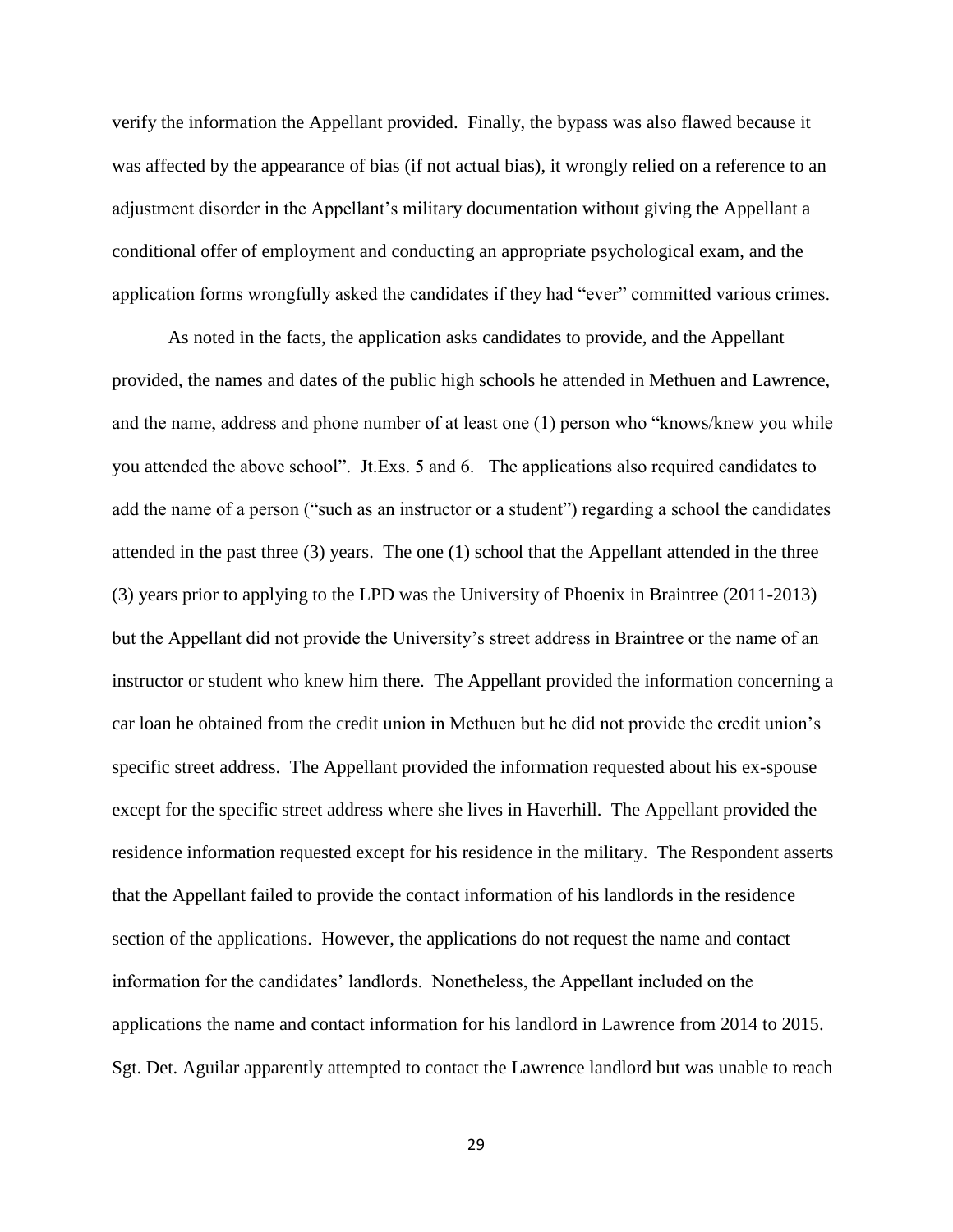her during the two (2)-week background check up. The Respondent also asserts that the Appellant failed and/or refused to provide the name of his prior landlord in Haverhill. However, the Appellant credibly testified that he was given minimal time to obtain the information and that he did not know the name or contact information for the Haverhill landlord because his then-wife was the one who had made the Haverhill rent payments to the landlord when they lived there, not him. The Appellant did not provide his address while in the military. With respect to the Appellant's personal and professional references, the Appellant provided the information requested in his applications but there is no indication that Sgt. Det. Aguilar contacted them. The Appellant signed the releases at the end of his written version of his application but not in the electronic version. Similarly, the Appellant obtained notarization of the written version of his application but not his electronic version.

The bypass also relies on one (1) negative employment reference to bypass the Appellant. The Appellant provided all of the employment information regarding his current and prior employers, including the name and contact information of his supervisors except that he did not provide the name and contact information of his supervisor in the military or the number on Merrimack Street in Lawrence of his then-current job at a Debt Collection Company. The Appellant provided written references from supervisors at restaurant R, restaurant T and restaurant G. There is no indication that Sgt. Det. Aguilar called restaurant T, where the Appellant had worked for two (2) years, or the Debt Collection Company, for job references. Sgt. Det. Aguilar did contact restaurant R, one (1) of the Appellant's two (2) current employers, and restaurant G, one (1) of the Appellant's prior employers, for job references. Sgt. Det. Aguilar spoke to the supervisor at restaurant R whom the Appellant identified in his applications. The restaurant R supervisor made very positive statements about the Appellant's work there but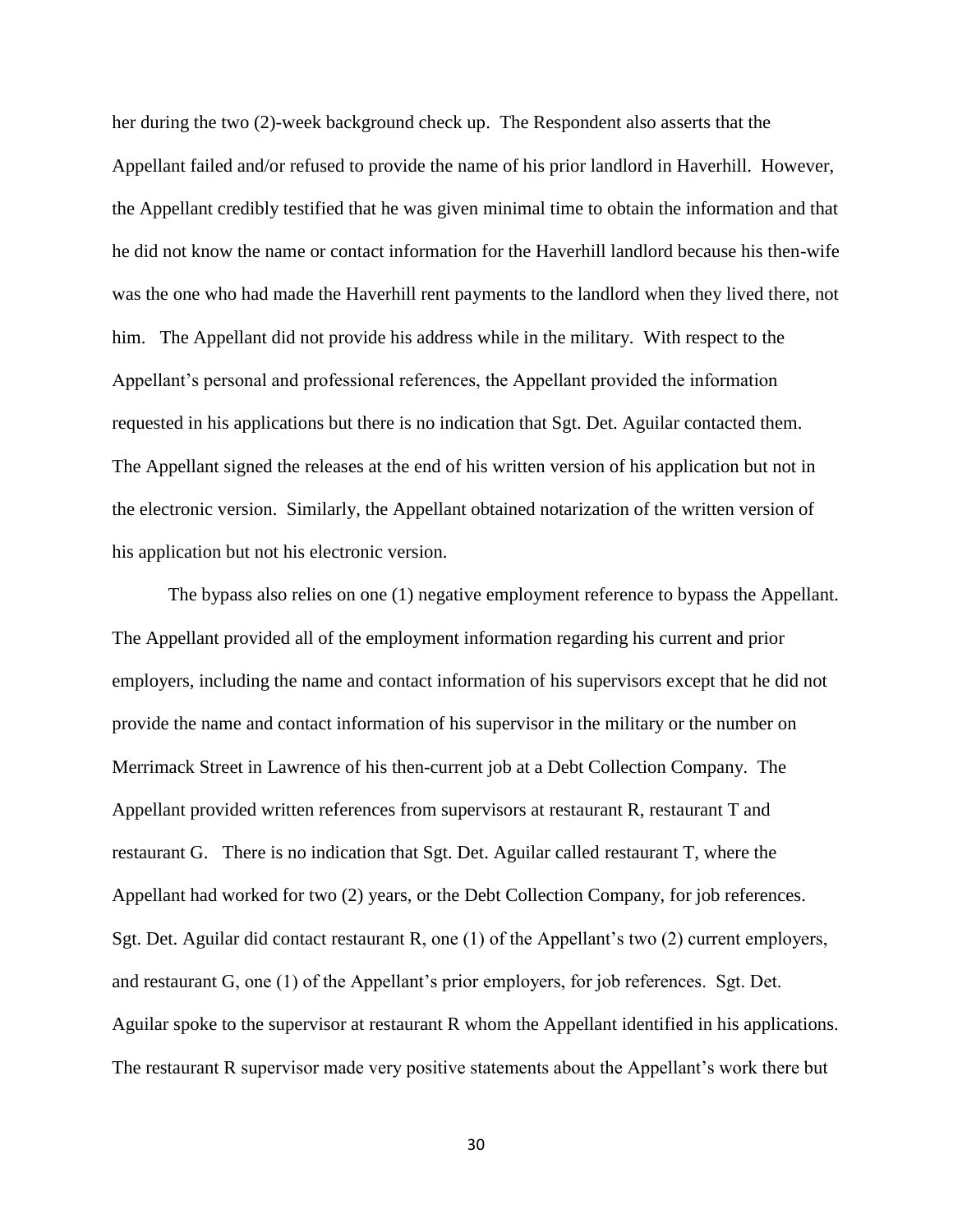noted that the Appellant had only been working there several months at the time. Sgt. Det. Aguilar tried, but was unable to reach the supervisor at restaurant G whom the Appellant identified in his applications. Sgt. Det. Aguilar then called and asked to speak to another supervisor. This supervisor at restaurant G made a number of negative statements about the Appellant's work including an assertion that the Appellant had attempted to have an alcoholic drink at the restaurant during the time that the Appellant was employed there. The Appellant alleges that that supervisor was not his direct supervisor, that that supervisor travelled a lot and, as a result, was unaware of the Appellant's performance and that the Appellant (at or about that time) had begun employment at a different restaurant. While it appears that the Appellant was not working at restaurant G on the day of this event, the Appellant does not deny that he had a problematic exchange with that supervisor as reported by Sgt. Det. Aguilar. Had the Respondent conducted a reasonably thorough review of the Appellant's background and its decision not been effected by the appearance of bias, inappropriate consideration of an alleged adjustment disorder, and inappropriate requests for information indicating whether or not the candidates had ever committed various crimes, the negative job reference and the Appellant's failure to provide contact information for his military supervisor otherwise may have provided reasonable justification for the bypass.

A major concern in this case is that the hiring process was sufficiently flawed to require that the Appellant be granted another opportunity for consideration. Specifically, Sgt. Det. Aguilar informed the Appellant, when they first met to discuss the Appellant's application, that he had a problem with the Appellant's father. Lt. Fleming was aware of Sgt. Det. Aguilar's problem with the Appellant's father and yet he assigned Sgt. Det. Aguilar the task of conducting the Appellant's background check. Although Sgt. Det. Aguilar told the Appellant that he had a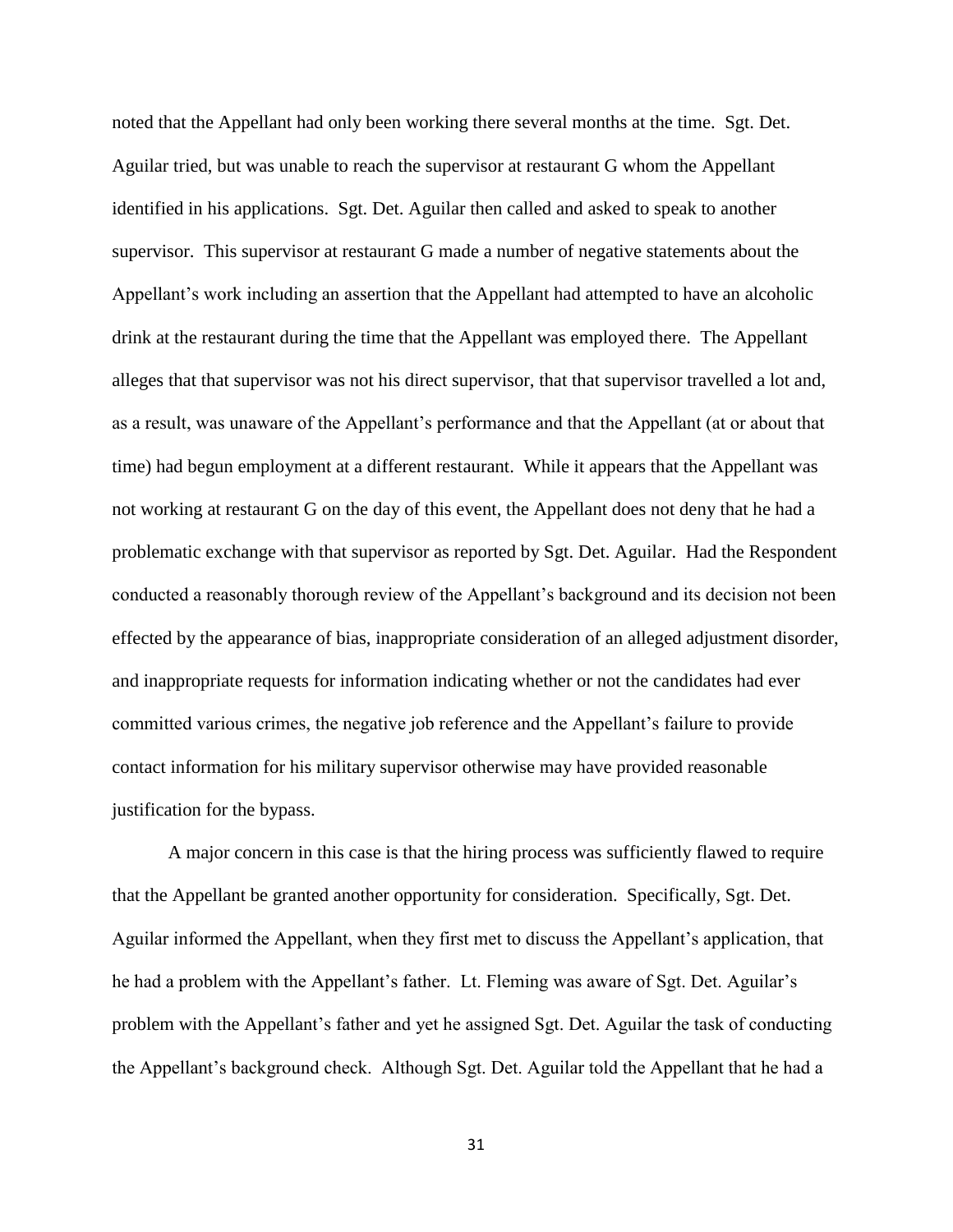problem with the Appellant's father and not the Appellant, Sgt. Det. Aguilar's statement established at least an appearance of bias, which is inconsistent with basic merit principles. Under the circumstances, Sgt. Det. Aguilar should not have conducted the Appellant's background check. Likewise, when the Appellant met with Mr. Bonet to discuss his application, he told him that Sgt. Det. Aguilar had a problem with his (the Appellant's) father, apparently to no avail. Thus, despite repeated reports that Sgt. Det. Aguilar had a problem with the Appellant's father, the Respondent did not refer the Appellant's background check to someone other than Sgt. Det. Aguilar.

The Respondent's applications asked candidates if they had committed various crimes. As noted herein, the law prohibits employers from asking candidates orally or in writing in an application from requiring that candidates provide information about their criminal records. The Respondent's application devotes an entire section to criminal records ("Police Record"). In addition, this section of the application is open-ended, asking if you have ever been arrested, have you ever been convicted of any felony offense, have you ever been convicted of any offense(s) related to drugs, and are there currently any felony or drug charges pending against you, asking for a variety of data about each such question. The Appellant's responses to these questions in this case were negative and, thus, he was not harmed by the questions. Nonetheless, the Respondent shall remove such questions from its application forthwith.

Similarly, the Respondent relies in part on a reference in the Appellant's DD214 military discharge form which states that although the Appellant was honorably discharged, the reason for his separation from the Air Force was "adjustment disorder." As noted above, the federal Americans With Disabilities Act and the Massachusetts Employment Discrimination statute bar inquiries about a candidate's medical history without first having extended an offer of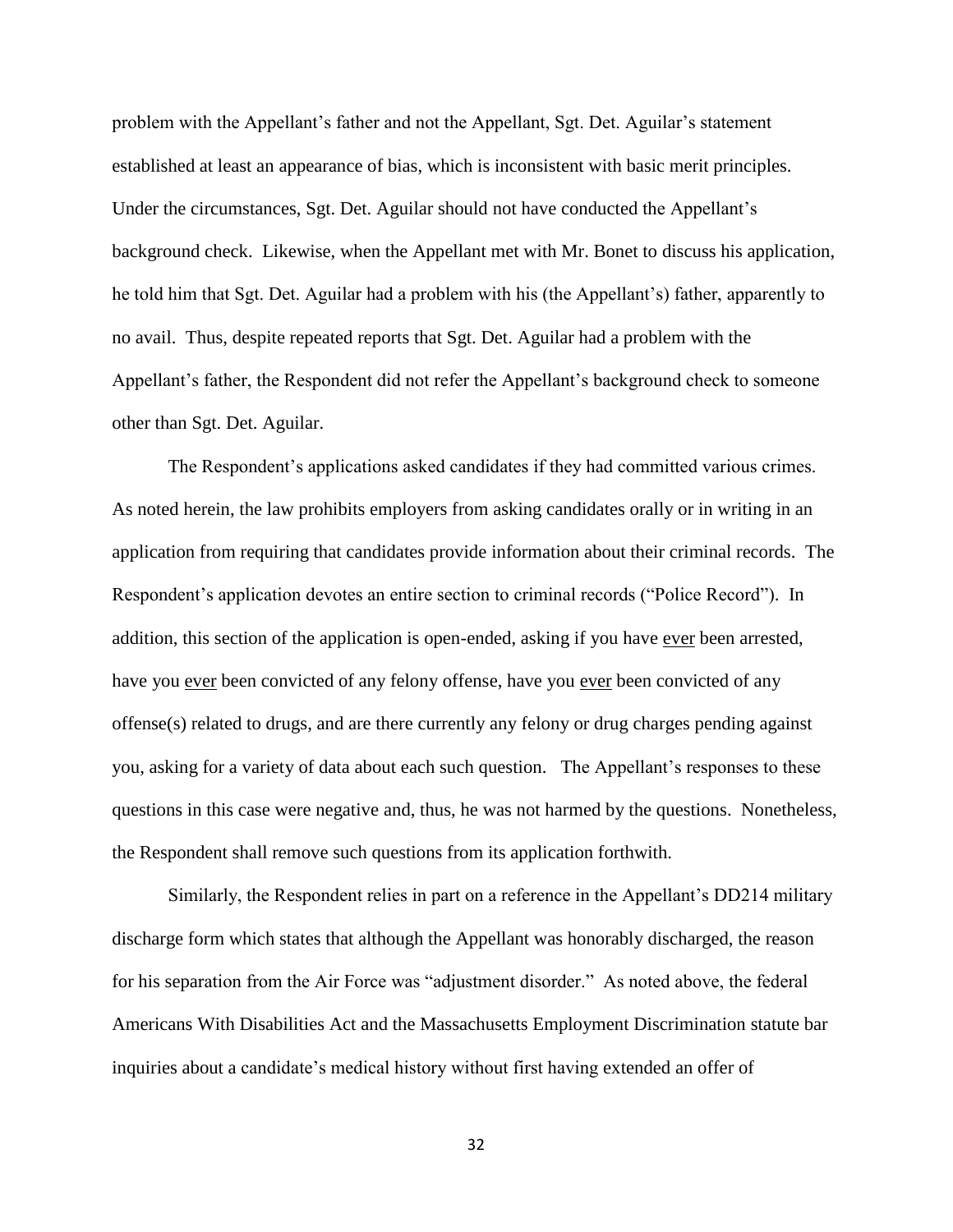employment. Here, the Respondent did not extend a conditional offer of employment and did not ask him to take an appropriate subject psychological exam. Further, there is no indication that the Appellant was examined by anyone in the medical field prior to including a reference to the adjustment disorder in his DD214. Moreover, after he was bypassed, the Appellant obtained an evaluation by a Lahey clinician who found that he did not have an adjustment disorder, at least as of the time of the clinician's report. While I do not find that the Lahey clinician's report is dispositive, the report undermines the Respondent's assertion that the Appellant has a disorder, justifying its decision to bypass the Appellant.

#### Conclusion

For all of the above-stated reasons, Appellant's appeal under Docket No. D1-16-131 is

*allowed*. Pursuant to its authority under Chapter 310 of Acts of 1993, HRD shall:

- 1. Place the name of Joshua Maldonado at the top of any future (regular or special) Certification for Lawrence Police Officer for which Mr. Maldonado is eligible until such time as he is appointed or bypassed;
- 2. If Mr. Maldonado is appointed as a Lawrence Police Officer, he shall receive a retroactive civil service seniority date the same as those candidates appointed from Certification No. 03482. This retroactive civil service seniority date is for civil service purposes only and is not meant to provide Mr. Maldonado with any additional pay or benefits, including creditable service for retirement.
- 3. The Appellant's future consideration pursuant to the relief stated herein shall be fair and not subject to appearances of impropriety.

/s/ *Cynthia A. Ittleman* Cynthia A. Ittleman Commissioner

By vote of the Civil Service Commission (Bowman, Chairman; Camuso, Ittleman, Stein and Tivnan Commissioners) on July 5, 2018.

Either party may file a motion for reconsideration within ten days of the receipt of the Commission's decision. Under the pertinent provisions of the Code of Mass. Regulations, 801 CMR 1.01(7)(1), the motion must identify a clerical or mechanical error in the decision or a significant factor the Agency or the Presiding Officer may have